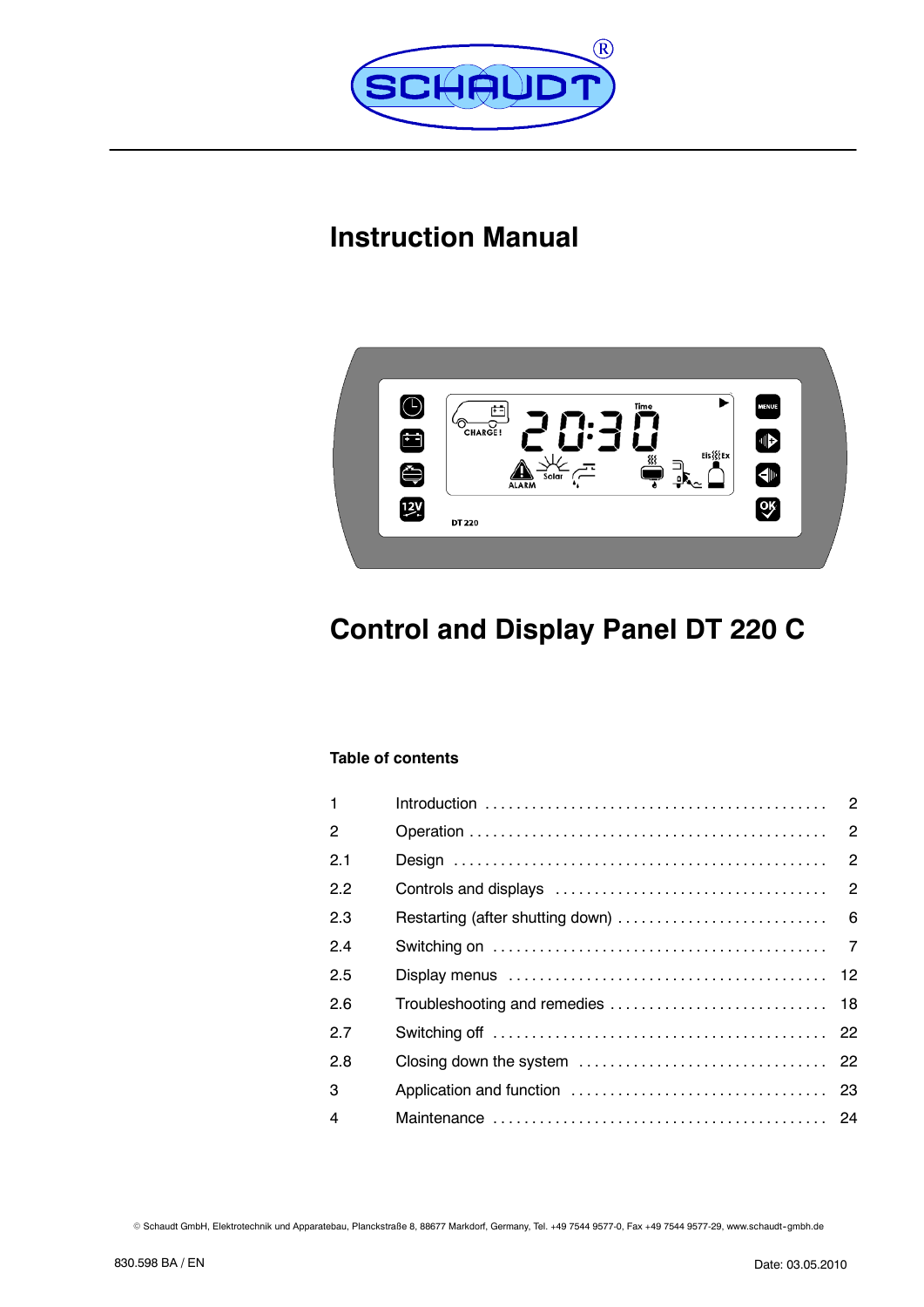

# **1 Introduction**

This instruction manual contains important information on the safe operation of equipment supplied by Schaudt. Make sure you read and follow the safety instructions provided.

The instruction manual should be kept in the vehicle at all times. Ensure that other users are made aware of the safety regulations.

# **2 Operation**

The control and display panel is flush-mounted. It is embedded in a cabinet or a double wall.



Fig. 1 Layout of the DT 220 C control and display panel

- 1 Background-illuminated LC display<br>2 "Set up" menu button
- 2 "Set up" menu button<br>3 "+" button
- $\overline{3}$  "+" button<br>4 "-" button
- 4 "-" button<br>5 "OK" butto
- 5 "OK" button<br>6 Cover frame
- 6 Cover frame<br>7 Main 12V sw
- 7 Main 12V switch<br>8 Menu buttons
- Menu buttons

# **2.1 Design**

# **2.2 Control and displays**

The DT 220 C control and display panel has the following controls:

Main switch:

 $\left[\frac{12V}{12}\right]$ 

O ENGINE

 $\blacksquare$ 

Button for switching the 12V supply in the motorhome or caravan on or off.

- Menu button: Main menu
	- Menu button: Battery menu

Menu button: Tank menu

Menu button: Set up

">" or "+" button: For paging through the menus or altering the displayed setting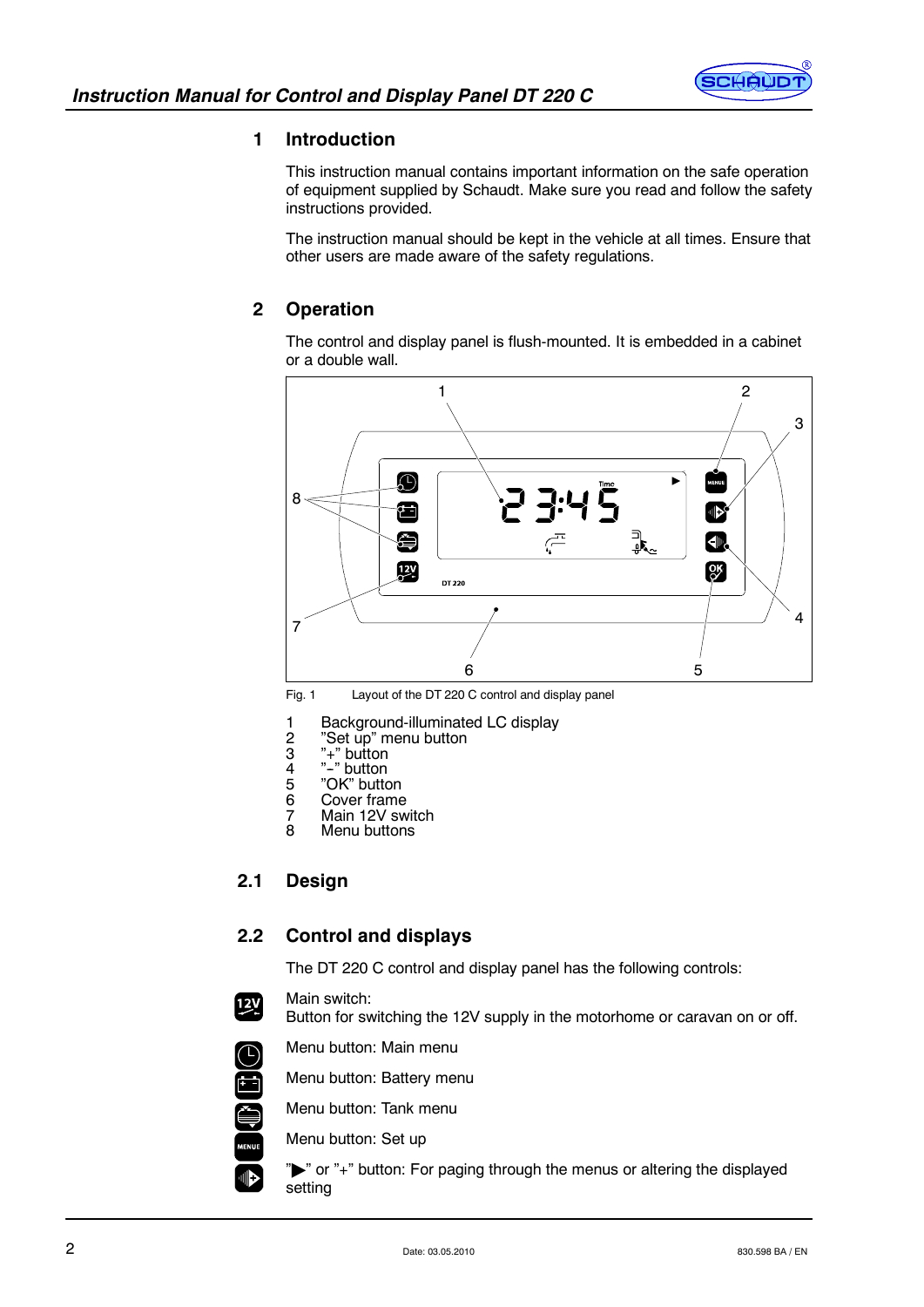



 $Q_{\mathbf{K}}$ 

" $\blacktriangleright$ " or "-" button: For paging through the menus or altering the displayed setting

"OK  $\nu$ " button: For confirming the entered setting or unit switchover

The different areas of the display are subdivided as follows:



Fig. 2 Display layout (see Section 2.3 for segment test display)

- 
- 1 Main display<br>2 Info line<br>3 Units field 2 Info line
- 3 Units field
- 4 Continuation arrows<br>5 Symbol line
- 5 Symbol line<br>6 Vehicle area
- Vehicle area (for battery and temperature display)

**Symbol meaning**

The symbols have the following meanings:

| Symbol | <b>Meaning</b>                                         | Symbol                            | <b>Meaning</b>                 |
|--------|--------------------------------------------------------|-----------------------------------|--------------------------------|
|        | Living area battery                                    |                                   | An alarm is on                 |
|        | Starter battery                                        | Solar                             | Solar charging                 |
|        | Inside temperature                                     | ⊂⊤                                | Water pump                     |
| Œ      | Outside tempera-<br>ture                               | $\langle (\!(\bullet)\!) \rangle$ | Acoustic warning               |
|        | Water tank<br>(example shows<br>50% fill level)        |                                   | Reserve gas cylin-<br>der      |
|        | Waste water tank<br>(example shows<br>25% fill level)  | Eis{{{Ex                          | FisFx                          |
| 2      | Water tank 2<br>(example shows<br>0% fill level)       |                                   | <b>Tank heater</b>             |
|        | Sewage tank<br>(example shows<br>0% fill level)        |                                   | Mains indicator<br>230V supply |
|        | Waste water tank 2<br>(example shows<br>0% fill level) |                                   | Direction arrows               |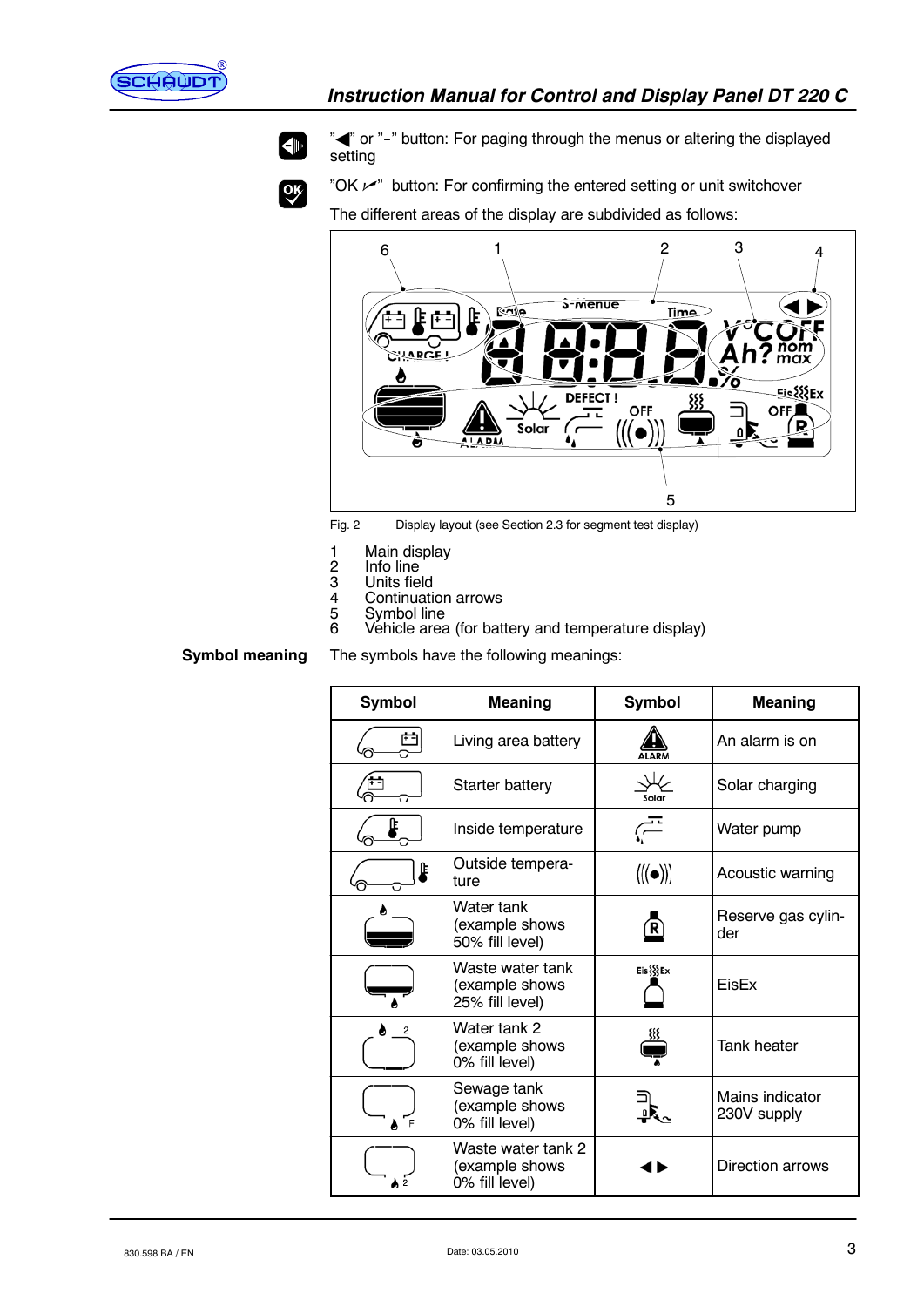



Fig. 3 Main menu - menu structure

- \* This window is only displayed when the "Truma Duo Comfort" option is fitted and active (see installation instructions). \*\* As example only
- 



Section 2.5.1 describes how to use the main menu.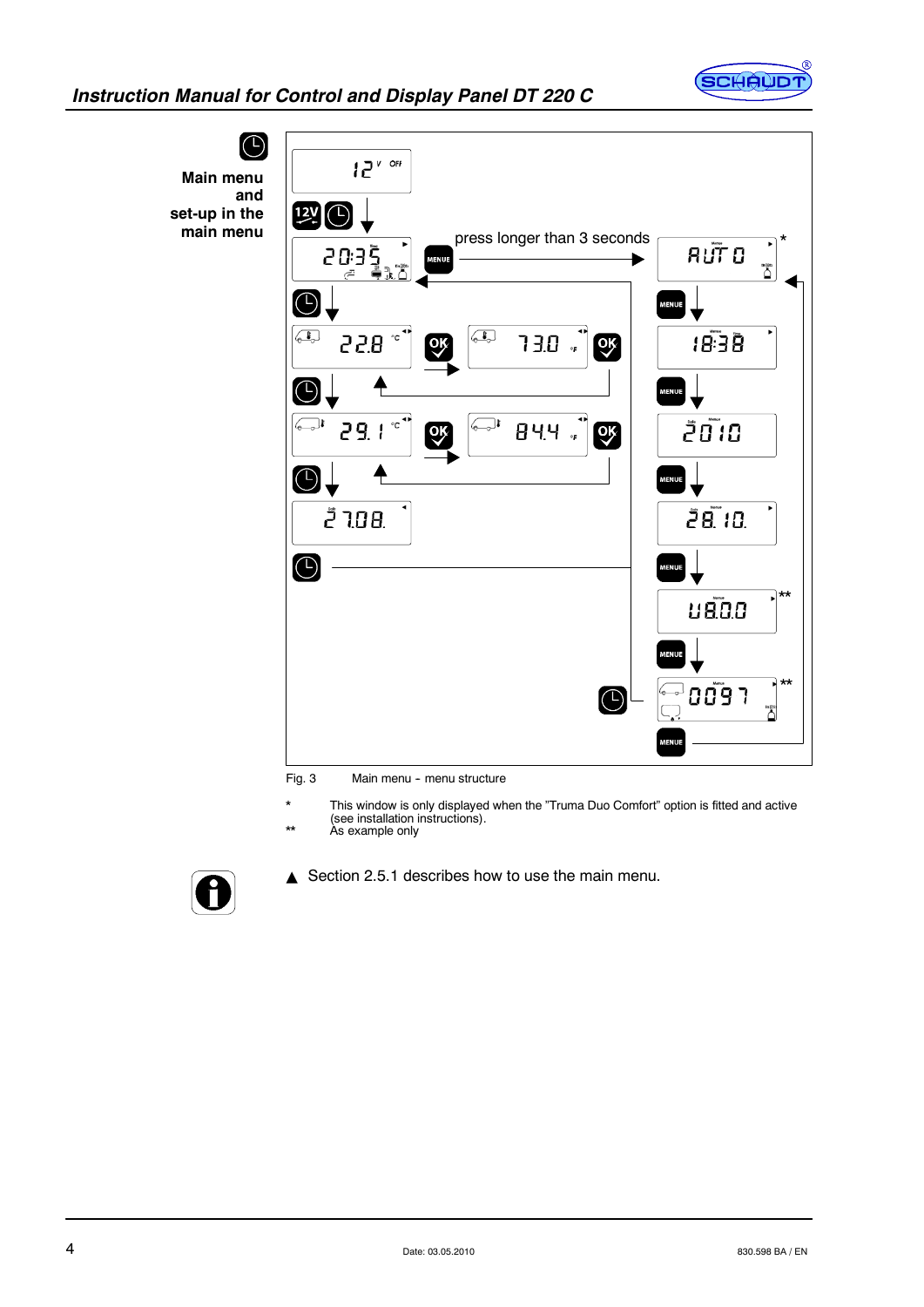



Fig. 4 Menu structure - battery menu

- )1 Setting can be adjusted using the "+" and "-" buttons; press "OK✔" to confirm<br>)2 Service menu, for manufacturer only
- 
- )3 Or else return to the main or tank menu
- )4 Is only shown when option "Solar current measurement" is enabled (there is no solar charging of the starter battery on the 24V model) )5 Only displayed when the "Battery capacity display" option is enabled



 $\triangle$  Section 2.5.2 describes how to use the battery menu.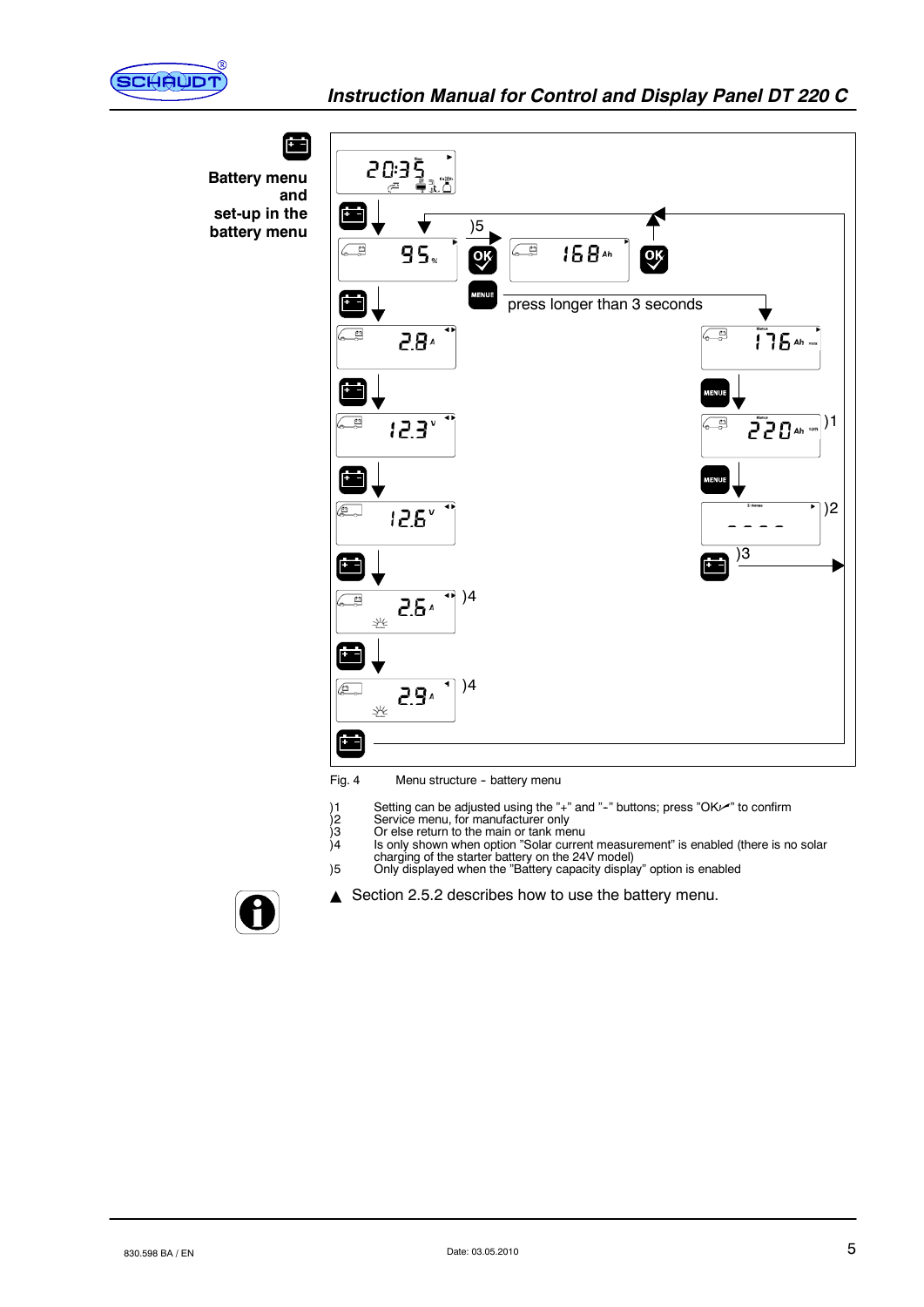

# *Instruction Manual for Control and Display Panel DT 220 C*



Fig. 5 Menu structure - tank menu

\* Only displayed when the "Extra tank" option is enabled \*\* Only displayed when the "Water pump" option is enabled \*\*\* Only displayed when the "Tank heater" option is enabled



Section 2.5.3 describes how to use the tank menu.

# **2.3 Restarting (following shutdown)**

The assumption is that the 12V system was shut down the last time the vehicle was left (battery isolation activated, see Section 2.8). The display does not show anything in this case.



Press the "12V" button and keep it pressed longer than 5 seconds.

- $\bullet$  The display lights up.
- The motorhome symbol with living area battery flashes.
- **After 5 seconds: Battery isolation is disabled. The system is now swit**ched on.
- $\triangleright$  Set date and time (see Section 2.4.2) the other settings are stored automatically on shutdown.
- Check battery voltage (see Section 2.5.2.2).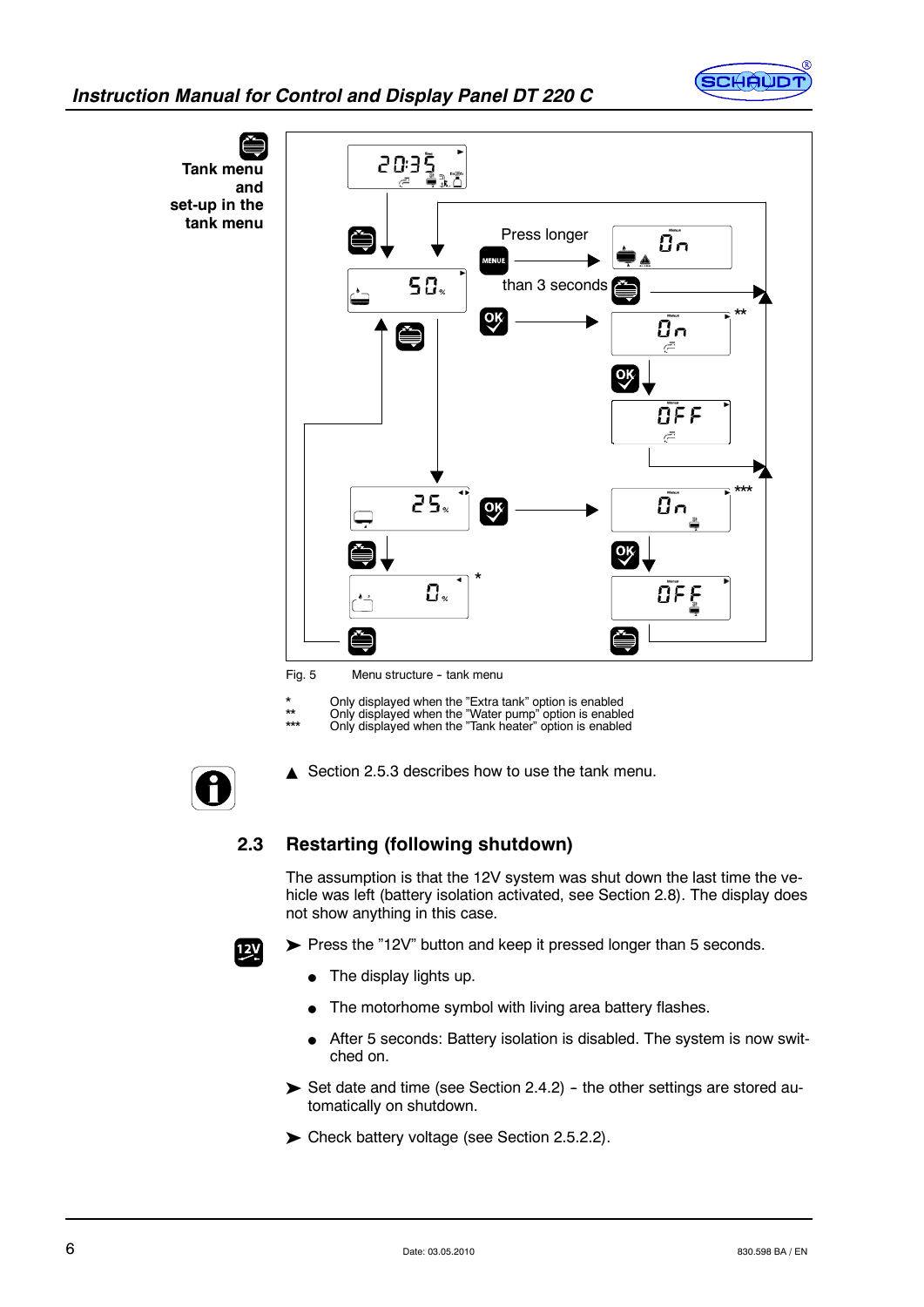

#### **230V mains operation**



Connect the plug for mains operation to the 230V power supply.

The "Mains indicator" symbol is displayed. The batteries are charged.



- $\triangle$  Connecting up the battery for the first time:
	- $\bullet$  The display lights up for approx. 10 seconds.
	- All segments and symbols on the display are shown for approx. 10 seconds (segment test).

# **2.4 Switching on**

The assumption is that battery isolation was not activated the last time the vehicle was left. The display shows "12V Off" in this case.

Switch on the 12V supply to the living area using the relevant button (see Section 2.4.1).

These consumers are still operable when the 12V power supply is switched off:

- $\bullet$  Frost protection valve
	- Heater
- Step
- Gas alarm/waste water valve
- Circuit 4
- Wastewater tank heating
- Foldaway bed
- Awning light
- Awning
- **Aerial**
- AES/compressor refrigerator
- $\bullet$  Refrigerator controller



- $\triangle$  To start these consumers for the first time
	- after the 12V system has been shut down
	- after the battery monitor has shut the system down
	- $\bullet$  after a battery change
	- $\bullet$  after reconnecting the living room battery after a long break

the 12V supply on the control and display panel must be switched on briefly (see also Section 2.5.2.2).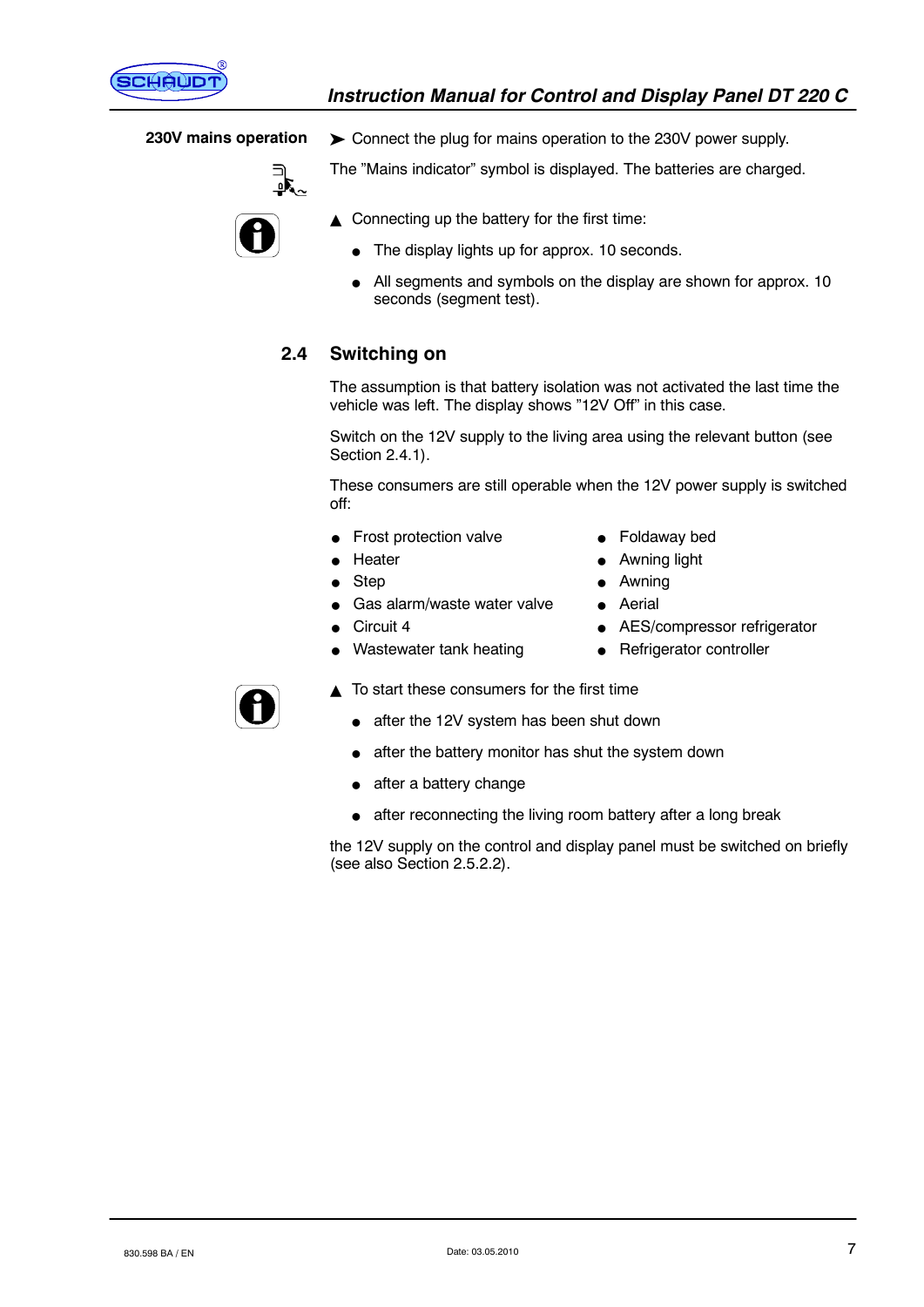

# **2.4.1 12V supply to the living area must be switched on**



 $12<sub>V</sub>$ 

- $\triangle$  The control and display panel can only be switched on when the battery voltage of the living area battery is greater than 11.0V. Otherwise the living area battery symbol and "CHARGE !" flash. The battery voltage (e.g. "10.2V") is displayed. See also Section 2.6.
- Press the "12V" button briefly.
	- $\bullet$  The display lights up.
	- $\bullet$  The time is displayed on the main display.
	- Any alarms set (e.g. "CHARGE") are flagged (see Section 2.6).
	- $\bullet$  The 12V living area supply is switched on.
	- Section 2.7 describes how to switch off the 12V supply for the living area.



# **2.4.2 Configuring settings**

 $\triangle$  The settings are entered via the setting up modes in the various menus. Setup mode is called from the "Setup" menu button.

Setup mode can be exited from any point by pressing one of the "Main menu", "Battery menu" or "Tank menu" buttons. Pressing the main "12V" switch also has the same effect. Any entries not saved are lost (press the "OK" button to save them) - see Section 2.1 for controls.

# **2.4.2.1 Date and time**

 $(\Box)$ 

 $\blacksquare$ 

 $\overline{\textbf{d}}$ 

**OR** 

- Press the "Main menu" button.
	- $\bullet$  The display lights up.
	- $\bullet$  The time and any other symbols are displayed.
- Press the "Setup" menu button and keep it pressed for 3 seconds.
	- $\bullet$  The display switches to the main menu setup mode.
- Keep pressing the "Setup" button until the hour display flashes.
- $\blacktriangleright$  Use the "+" and "-" buttons to set the hours.
- $\triangleright$  Confirm the entry by pressing "OK".
	- $\bullet$  The minute display flashes.
- $\blacktriangleright$  Set the minutes the same way.
- Press the "Setup" menu button.
	- $\bullet$  The year display flashes.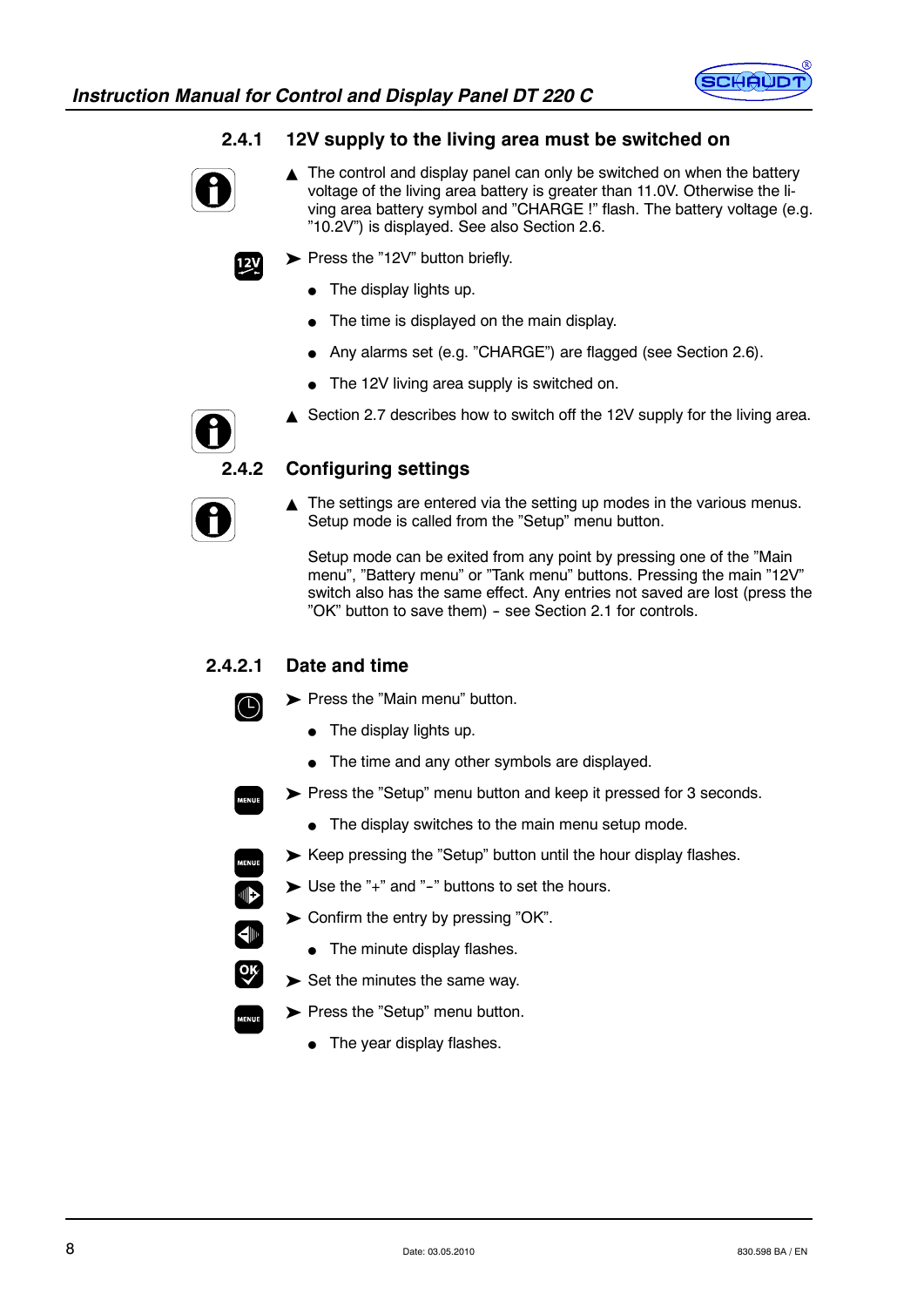

 $\blacksquare$ 

 $\overline{\blacklozenge}$ 

 $\boxed{\mathsf{OK}}$ 

 $\begin{array}{c} \begin{array}{c} \begin{array}{c} \end{array} \end{array} \end{array}$ 

 $\left( \bigoplus \nolimits$ 

 $\overline{\mathsf{X}}$ 

 $\left(\mathrm{f}\right)$ 

ضأ

# *Instruction Manual for Control and Display Panel DT 220 C*

- $\triangleright$  Use the "+" and "-" buttons to set the year.
- $\triangleright$  Confirm the entry by pressing "OK".
- Press the "Setup" menu button.
	- $\bullet$  The day display flashes.
- $\triangleright$  Use the "+" and "-" buttons to set the day.
- Confirm the entry by pressing "OK".
	- $\bullet$  The month display flashes.
- $\blacktriangleright$  Set the month the same way.
- Press the "Main menu" button once you have finished.
	- $\bullet$  The display stays lit up.
	- $\bullet$  The main menu is displayed.

# **2.4.2.2 Setting the installed (nominal) capacity for the living area battery**

- ▲ This can only be entered when option "Battery capacity measurement" is enabled.
- Press the "Battery menu" button.
	- $\bullet$  The display lights up.
	- $\bullet$  The remaining usable capacity of the living area battery is displayed.
- Press the "Setup" menu button and keep it pressed for 3 seconds.
	- $\bullet$  The display switches to the battery menu setup mode.
	- The maximum usable capacity of the living area battery is displayed. The system uses the configurable "installed (nominal) battery capacity" to calculate this value.
- $\triangleright$  Press the Setup button again whilst the display is lit up.
	- The display of the installed (nominal) living area battery capacity flashes.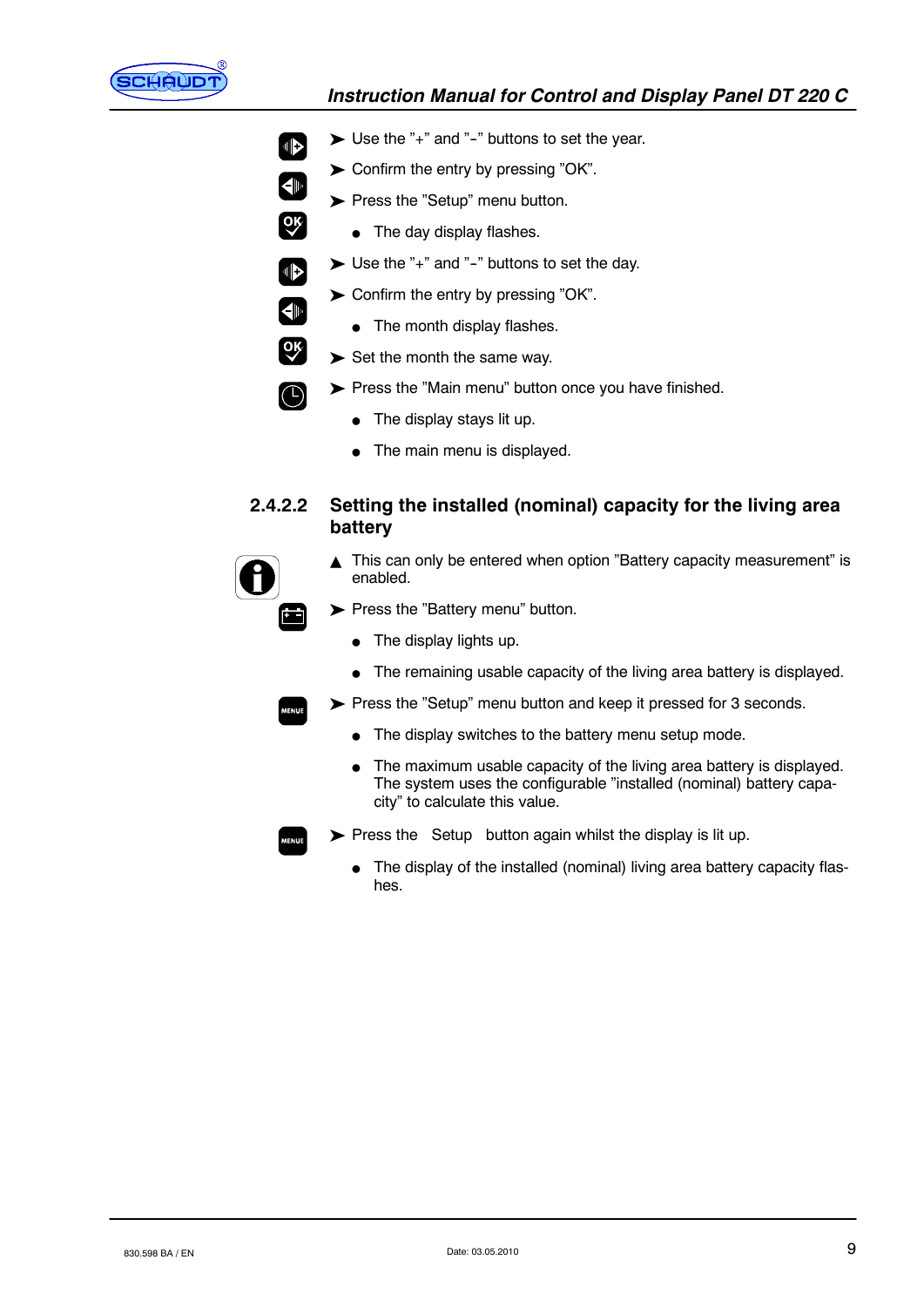



ାା⊳

▲ Default factory setting: 90 Ah

- The nominal battery capacity (e.g. in the event of retrofitting a battery) can be set in the 50 Ah to 495 Ah range.
- $\triangleright$  Use the "+" or "-" buttons to adjust the setting.



- ▶ Confirm the entry by pressing "OK".
- ▲ If the installed battery capacity changes or if the > OK> button in the corresponding setup menu is pressed, the control and display panel initially sets the remaining battery capacity to 50% and places a question mark behind it until the battery is fully recharged (e.g. 36 Ah?).

If the installed battery capacity is to be displayed but not changed, the "OK"-button must **not** be pressed. Press one of the menu buttons to leave the menu (the menu is also automatically exited after 20 seconds).

- $\bullet$  The installed (nominal) capacity of the living area battery is displayed at all times.
- Press the "Battery menu" button once you have finished.
	- $\bullet$  The display stays lit up.
	- The remaining usable capacity of the living area battery is displayed. The system uses the current living area battery charge status to calculate this setting.

# **2.4.2.3 Switching the water pump on and off**



 $\blacktriangle$  This function is only available when the relevant "Water pump" option is enabled. Only the vehicle manufacturer can enable it at a later point in time.



- Press the "Tank menu" button.
	- $\bullet$  The display lights up.
	- $\bullet$  The fill level of the water tank is displayed.



- $\triangleright$  Press the OK button if the display is lit up.
	- The Water pump symbol is displayed or disappears.
	- $\bullet$  The power supply for the water pump is switched on/off.



 $\triangle$  The "OK"-button is used to switch the current setting whilst the DT 220 C control and display panel is in this mode.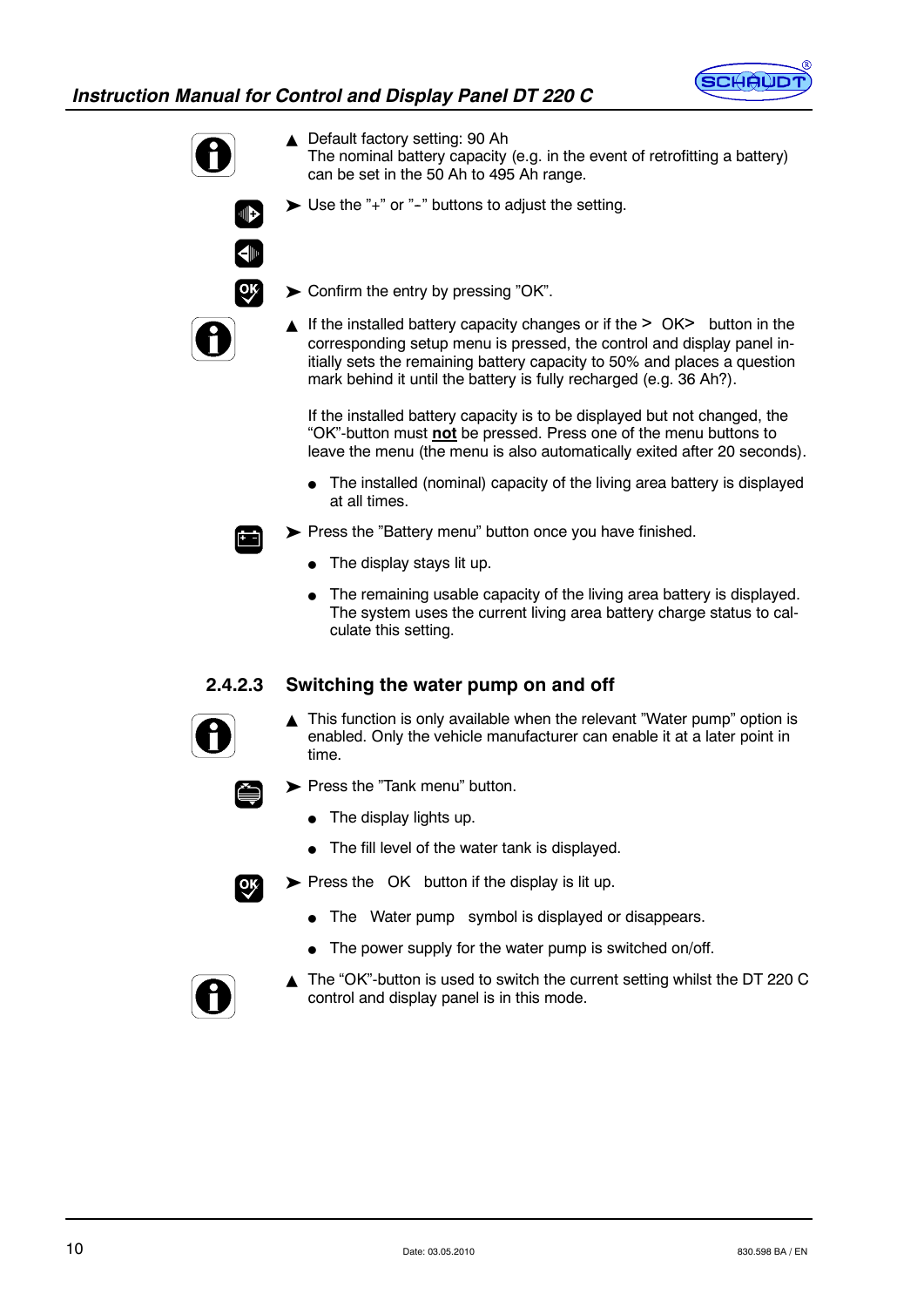

# **2.4.2.4 Switching the tank heating on and off**

- $\blacktriangle$  This function is only available when a tank heater is installed in the vehicle.
	- Press the "Tank menu" button.
		- $\bullet$  The display lights up.
		- $\bullet$  The fill level of the water tank is displayed.
- $\triangleright$  Re-press the "Tank menu" button if the display is lit up.
	- $\bullet$  The fill level of the waste water tank is displayed.



Č

- $\triangleright$  Press the "OK"-button if the display is lit up.
	- The "Tank heate" symbol is displayed or disappears.
	- $\bullet$  The power supply for the tank heater is switched on/off.



▲ The "OK"-button is used to switch the current setting whilst the DT 220 C control and display panel is in this mode.

# **2.4.2.5 Switching the tank alarm on and off**



- $\triangle$  The tank alarm can, for instance, be switched off when the water tank is constantly empty (e.g. city water connection). The tank alarm can only be switched on/off for all tanks simultaneously.
- Press the "Tank menu" button.
	- $\bullet$  The display lights up.
	- $\bullet$  The fill level of the water tank is displayed.
- Press the "Setup" menu button and keep it pressed for 3 seconds.
	- $\bullet$  The display switches to the tank menu setup mode.
	- The "Alarm" and "Tank" symbols are displayed. The associated "On" or "Off" setting flashes.



- $\triangleright$  Use the "+" and "-" buttons to adjust the setting.
- ▶ Confirm the entry by pressing "OK".
- Press the "Tank menu" button once you have finished.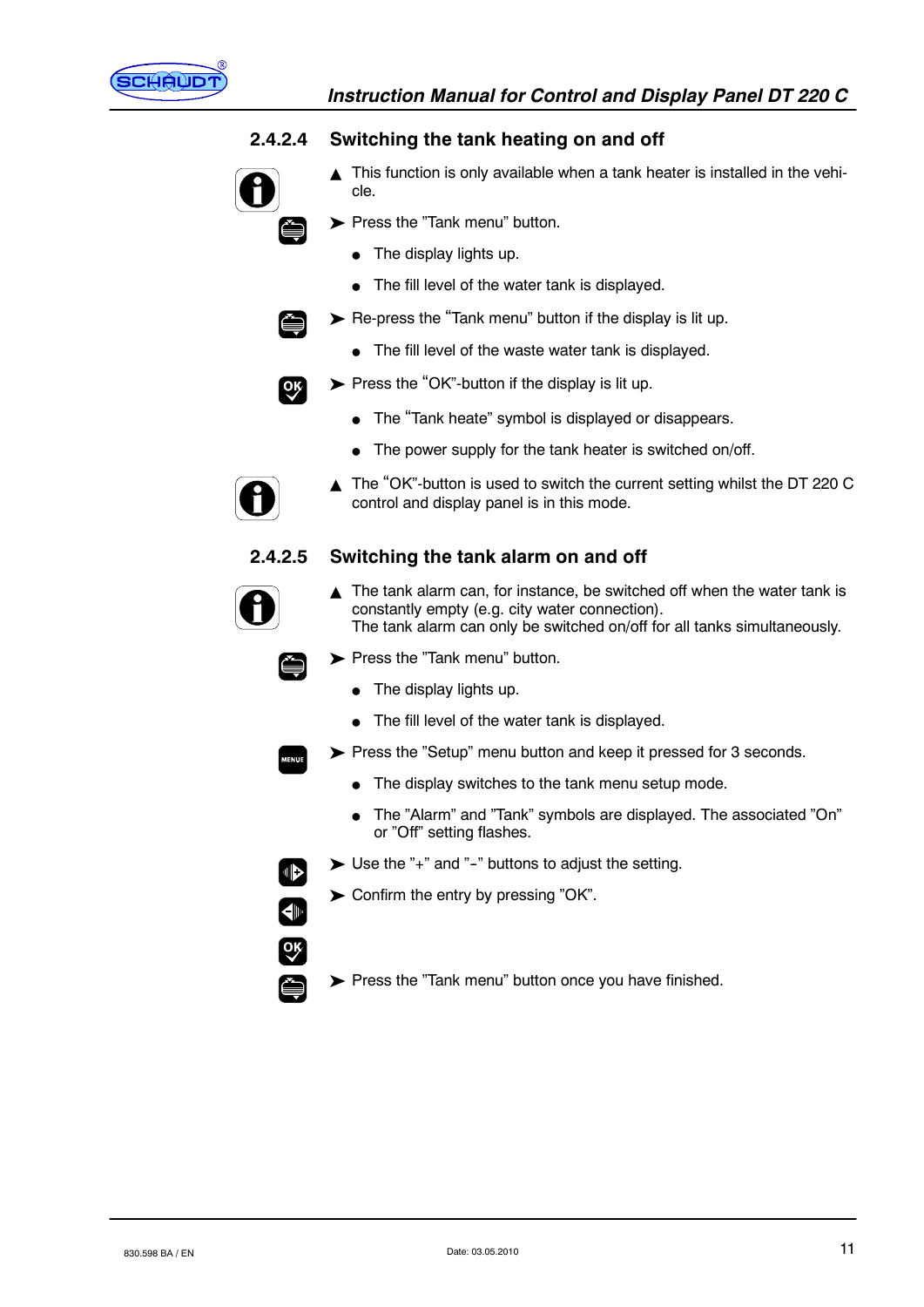

 $\Box$ 

4⊪



- ▲ This function is only available when a Truma DuoComfort is installed in the vehicle.
	- Press the "Main menu" button.
		- $\bullet$  The display lights up.
		- $\bullet$  The time and any other symbols are displayed.
- Press the "Setup" menu button and keep it pressed for 3 seconds.
	- $\bullet$  The display switches to the main menu setup mode. The current setting of the EisEx system is displayed, e.g. "AUTO".
- $\triangleright$  The setting can be changed with the "+" and "-" buttons:
	- "OFF": The EisEx system is switched off.
	- "ON": The EisEx system is switched on.
	- "AUTO": The EisEx system is switched on automatically at temperatures below 7.5 °C and switched off automatically at temperatures above  $7.5 \degree C$ .
	- Confirm the entry by pressing "OK". Configure other settings if required.

Press the "Main menu" button once you have finished.

- The display stays lit up.
- The main menu is displayed.
- **2.5 Display menus**

# **2.5.1 Main menu**

 $\triangle$  The main menu showing the time is displayed automatically 10 seconds after the last button was pressed.



 $\left( \bigcirc$ 

⊪

 $\blacksquare$ 

- Press the "Main menu" button.
	- $\bullet$  The display lights up.
	- $\bullet$  The time and any other symbols are displayed.
- Repeatedly press the "Main menu" button (whilst the display is still lit).
	- $\bullet$  The display stays lit up.
	- The following information is displayed in sequence:
		- Internal temperature (display range -40 °C  $...$  + 60 °C)
		- External temperature (display range: -40 °C  $...$  + 60 °C)
		- -- Date (day, month)
- The "+" button can also be used to move forward to the next screen. Use the "-" button to return to the previous screen.
	- The "OK" button on both temperature display screens can be used to switch between "°C" for Centigrade and "°F" for Fahrenheit.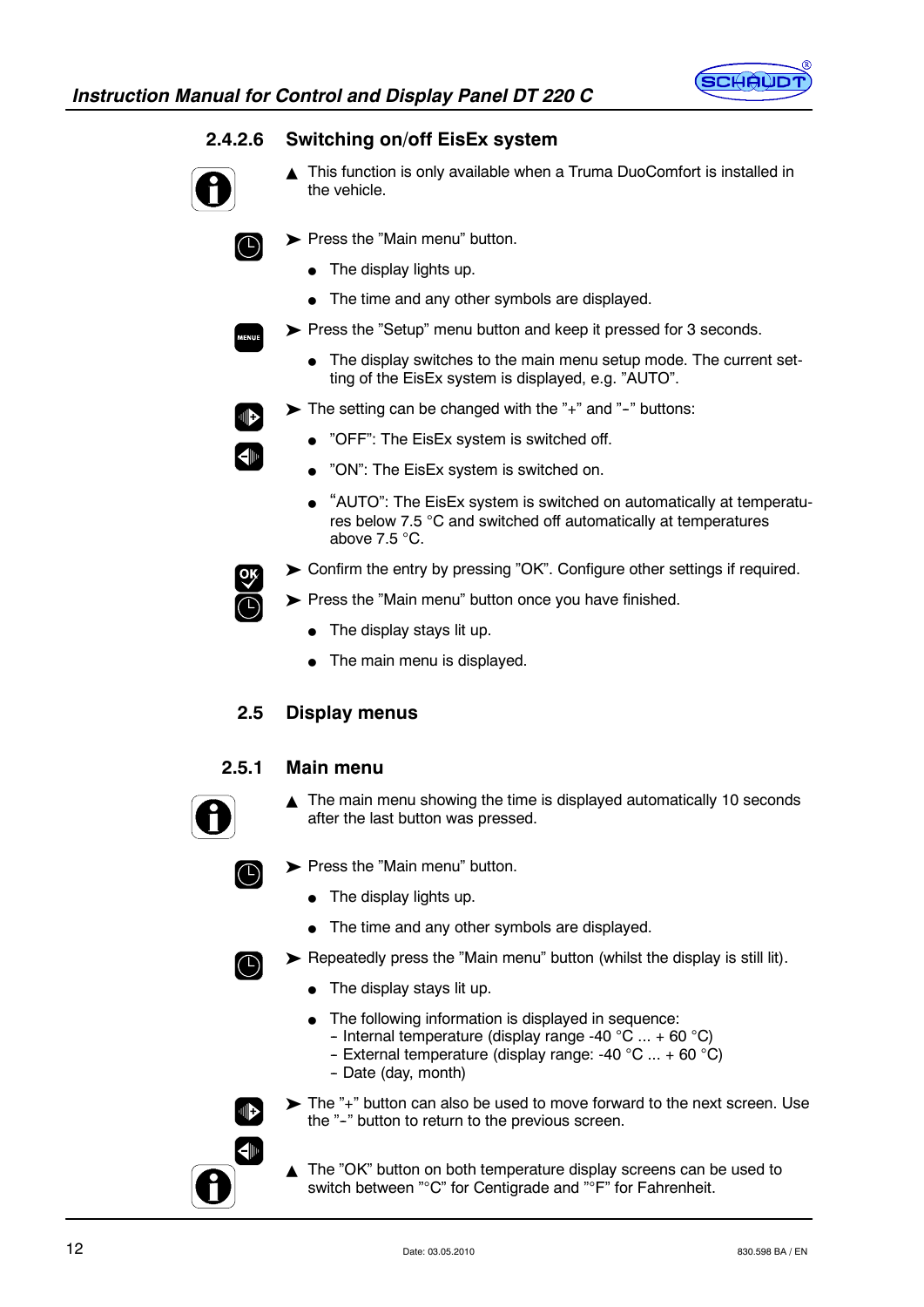

#### **2.5.2 Battery menu**



- $\triangle$  Battery capacity information is only displayed if option "Battery capacity measurement" is enabled.
- Press the "Battery menu" button.
	- The display lights up.
	- $\bullet$  The remaining usable capacity of the living area battery is displayed.

Repeatedly press the "Battery menu" button (whilst the display is still lit).

- The display stays lit up.
- The following information is displayed in sequence:
	- Charging current for the living area battery from the Electrobloc
	- Living area battery voltage
	- Starter battery voltage
	- Solar controller charging current for the living area battery\*
	- Solar controller charging current for the starter battery\*



The solar system functions are only available if the relevant equipment (solar controller and solar cell) is connected up to the EBL ... Electrobloc and option "Read solar current" is enabled. Only the vehicle manufacturer can enable it at a later point in time.

▶ The "+" button can also be used to move forward to the next screen. Use the "-" button to return to the previous screen.



 $\triangle$  On the screen for the usable battery capacity of the living area battery, the "OK" button can be used to switch between the absolute value (in Ah) and value in %.

# **2.5.2.1 Battery current**

 $\blacktriangle$ 

The battery display works in conjunction with the Electrobloc and takes into account all types of battery charging:

- From the Electrobloc via the 230 V power supply
- From the vehicle via the alternator whilst driving
- From the solar controller (if fitted) via the solar modules
- From the fuel cell (if available)



 $\triangle$  The starter battery is charged by the Electrobloc with max. 6A. This charge current for conservation charging is not shown on the control and display panel.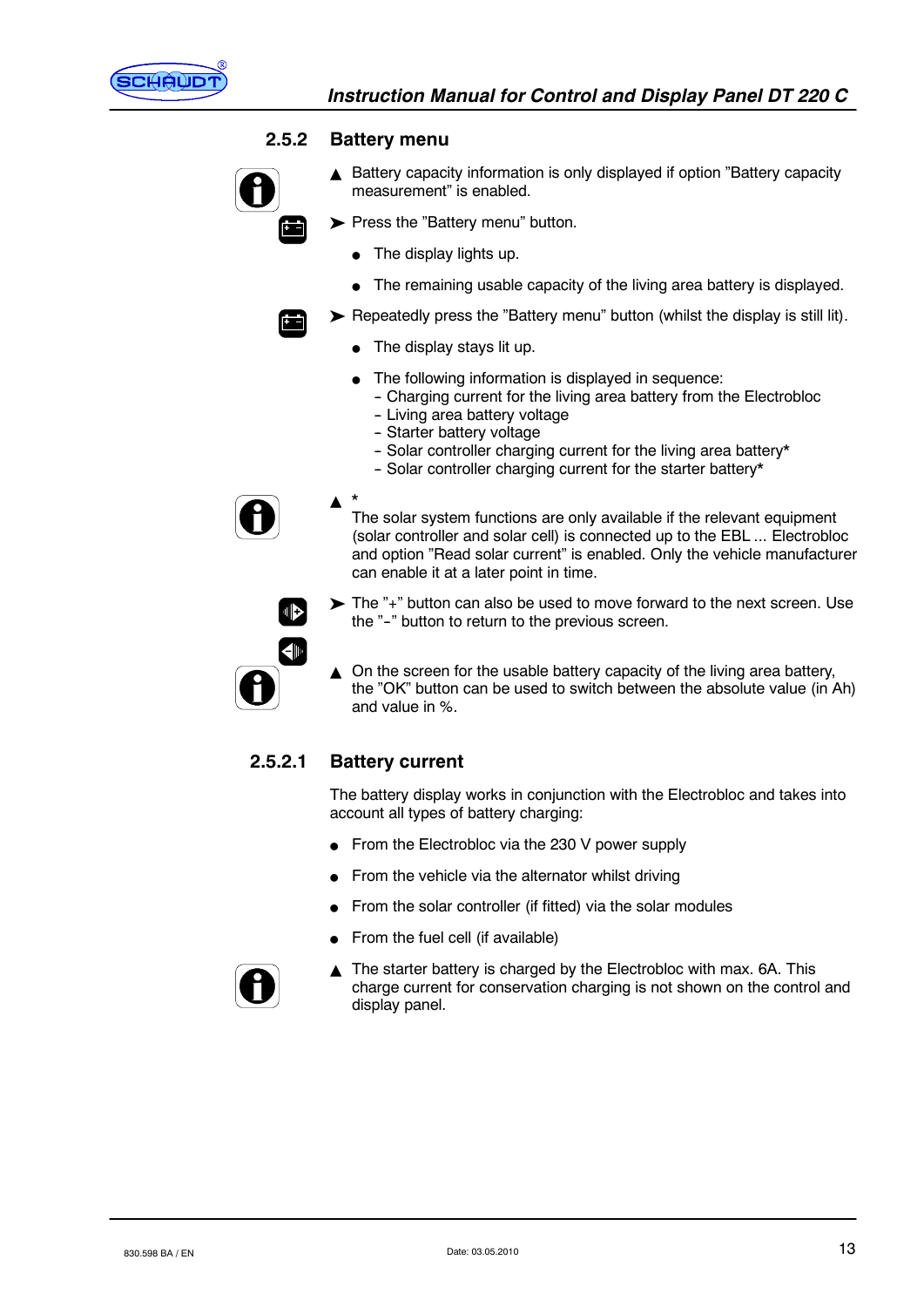

# **2.5.2.2 Battery voltage**

The following table shows how to correctly interpret the living area battery voltage displayed. These values apply to actual operation, not offload voltage. **Battery status**

| <b>Battery voltage</b> | <b>Description</b>                                                                                                         |
|------------------------|----------------------------------------------------------------------------------------------------------------------------|
| 10.4 or less           | • Risk of total discharge                                                                                                  |
|                        | The battery monitor immediately swit-<br>ches off all consumers (apart from the<br>frost protection valve)                 |
| 11V or greater         | 12V power supply can be switched on<br>using the main switch                                                               |
| 10.5V to 12V           | If the voltage falls below 12V, the bat-<br>tery alarm is triggered                                                        |
|                        | If the voltage stays below 10.5 - 12V <sup>1)</sup><br>for longer than 1 minute, the battery<br>capacity is set to "Zero". |
|                        | If the voltage remains below 10.5<br>-12V $1$ for longer than 5 minutes, the<br>system is switched off                     |
| 12V to 13.2V           | Battery in off-load status                                                                                                 |
| Greater than 13.2V     | Battery is being charged: Main charge                                                                                      |
| 13.8V constant         | Trickle charge voltage                                                                                                     |
| 14.3V                  | Final charge voltage                                                                                                       |

1) Dependent on the current drain

**Off-load voltage**

Measuring the off-load voltage is another way of assessing the condition of the battery. Off-load voltage is the voltage of the charged battery in a passive state, with no current being supplied or drawn.

Take the measurement several hours after the last charging. In the meantime, no significant load should have been placed on the battery, meaning no current should have been drawn from it. If the off-load voltage of the battery is less than 12.0V, there is a risk of total discharge.



 $\triangle$  Carry out checks in the mornings before 12V consumers are switched on.

The battery voltage is too low if "CHARGE" is displayed and the battery must be recharged (see also Section 2.6.1).



 $\triangle$  After starting up the system again, the voltage of the living area battery should be tested before starting up the engine and before connecting the vehicle to the mains. If idle for a maximum period of 6 months (and if the battery was previously fully loaded), the battery voltage should be greater than 12.7V. The battery is probably faulty if the voltage is below 12V.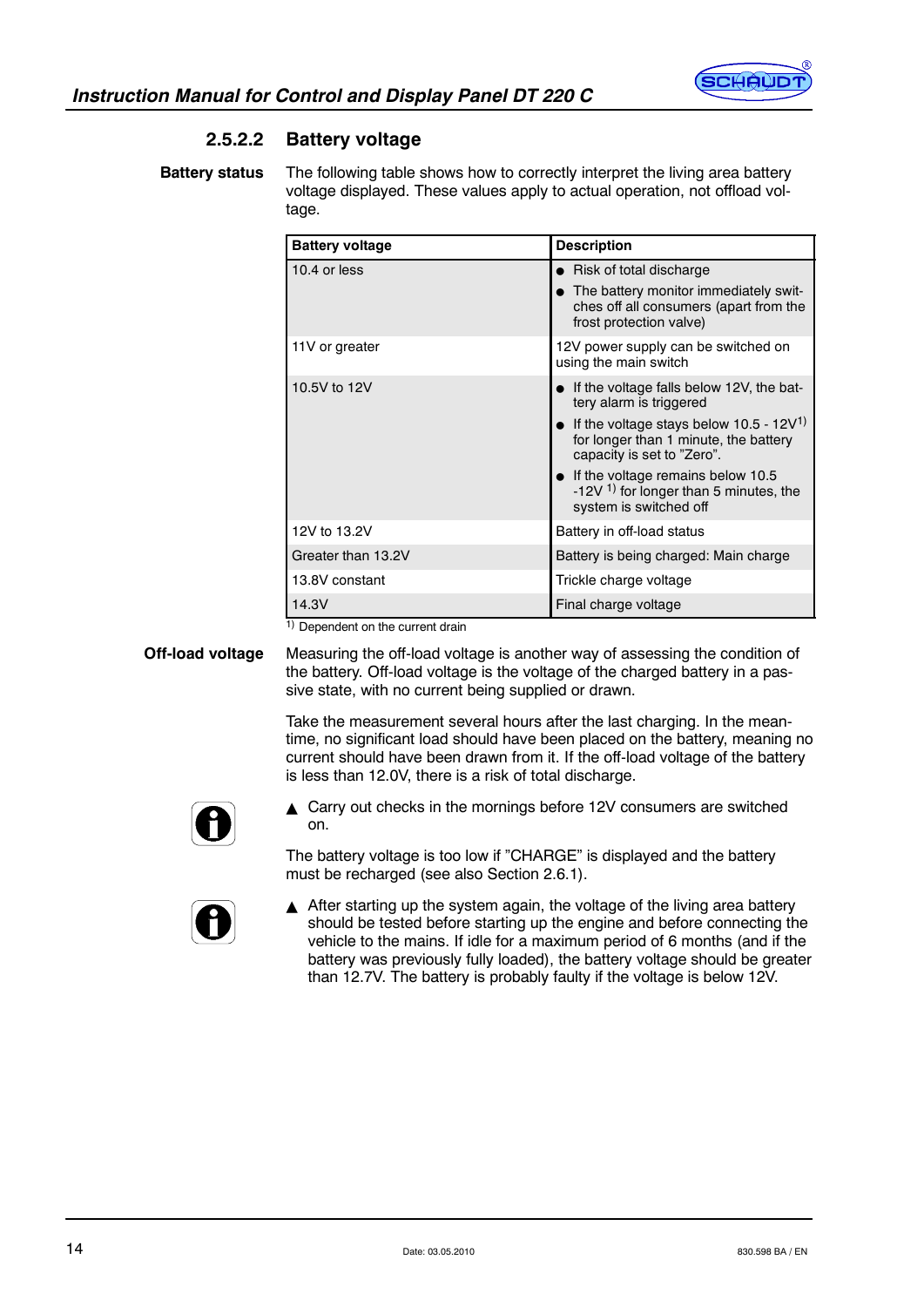

The following table shows the correct interpretation of the off-load voltage displayed. The values specified apply for Gel batteries.

| Values for off-load voltage | Charge state of the battery |  |  |
|-----------------------------|-----------------------------|--|--|
| Less than 12V               | Totally discharged          |  |  |
| 12.2V                       | 25%                         |  |  |
| 12.3V                       | 50%                         |  |  |
| More than 12.8V             | Full                        |  |  |

**Voltage display Starter battery**

When the vehicle is moving, the voltage of the starter battery for basic vehicles fitted with a 12V starter battery is displayed marginally too low when the refrigerator is run with 12V. For basic vehicles fitted with a 24V starter battery, the voltage display is correct when the refrigerator is switched off or gas-powered, or when the engine is switched off.

When the 12V on-board supply is overloaded (i.e. when the battery voltage drops below 12V), switch off some of the consumers. **On-board supply overloaded**

### **2.5.2.3 Battery capacity**

Query:



▲ Battery capacity information is only displayed if option "Battery capacity measurement" is enabled.

The maximum usable capacity of the living area battery is displayed. This value can not be changed. The display shows the % of the nominal capacity (can be changed, see below). The (pre-set) value of 80% represents the maximum battery capacity usable in practical motorhome usage. This value can also increase to over 80%.

**Maximum** *possible* **battery capacity**

Switch the system on (see Section 2.4.1).

Press the "Battery menu" button.

Press the "Setup" menu button and keep it pressed for 3 seconds.

- The display switches to the battery menu setup mode.
- Symbol "Living area battery" is displayed. The associated maximum value is displayed.

The full or flat battery status is detected by the control and display panel. The maximum capacity is recalculated after each complete discharging cycle (complete charging/ discharging cycle). The default setting can no longer be attained due to the increasing age of the battery. The condition of the living area battery can be determined from this. The battery must be checked and, if necessary, replaced when the maximum capacity is less than 50% of the nominal capacity.



A brand new battery does not reach its full capacity until after several charge cycles.

The lower the battery temperature (and hence the greater the difference from the ideal temperature of  $20^{\circ}$  C), the greater the capacity display error.

At very low battery temperatures, the battery is no longer fully charged and the system's full or flat indicator no longer works correctly as the battery capacity becomes lower at low temperatures (see information provided by the battery manufacturer).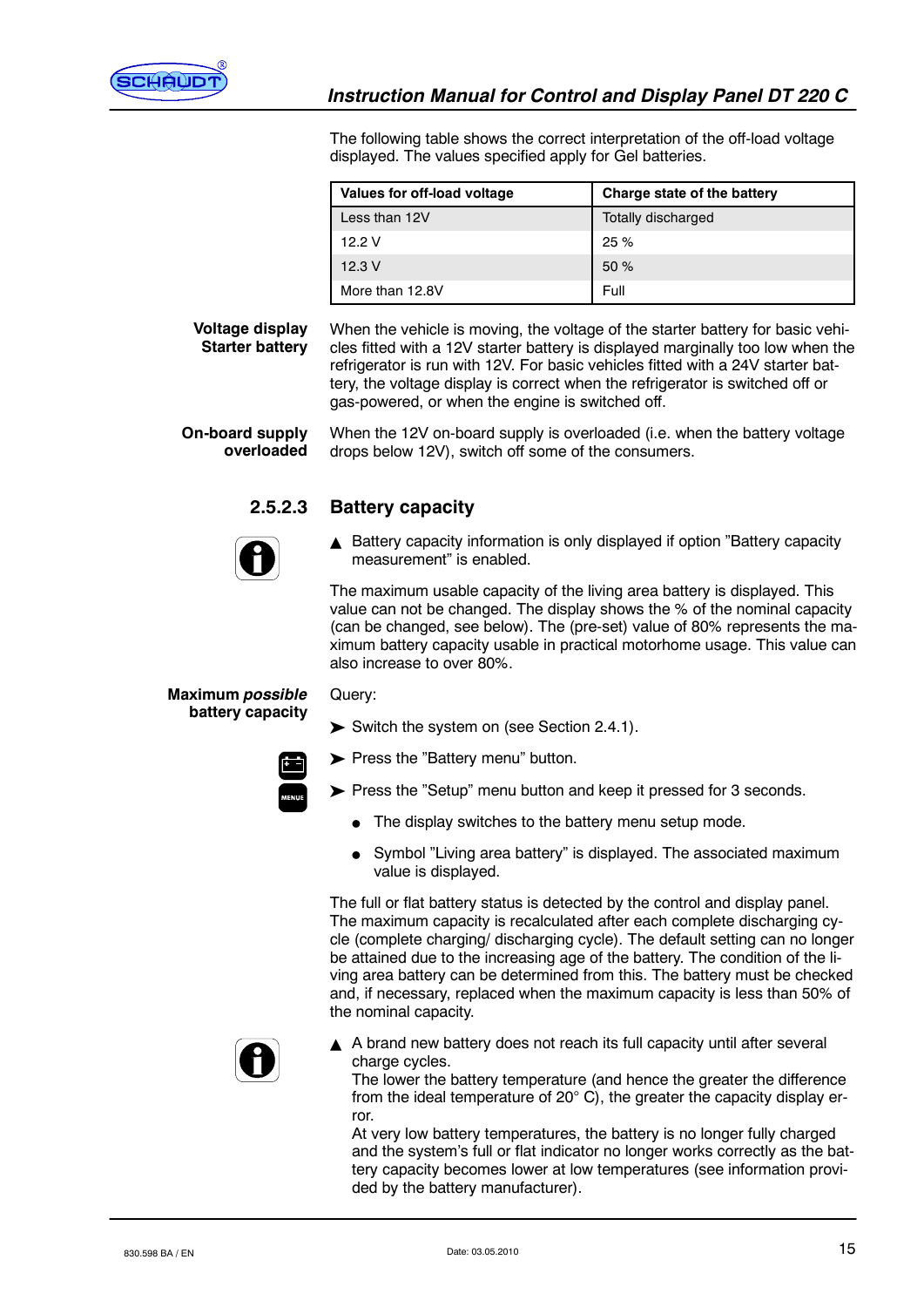

**Resetting the battery capacity after a battery change** When a living area battery is replaced, the "Settings" menu is used to adjust the nominal capacity and to set the corresponding value of the new battery save with "OK". This must be carried out even when the capacities of the new and old batteries are identical. This resets the control and display panel to the "Battery new value" for the max. usable capacity (80% of nominal ca $p_{\text{active}}$  - see also section 2.4.2.2.

The control and display panel has a real "fill level display" for the living area battery. The battery capacity display gives direct information on how much power is stored in the battery.

The motorhome can run for 3 days (without solar system or fuel cell) after a full charge (100%) without having to be connected up to a 230V supply. 40% battery capacity is now displayed (for example). This means: **Example**

> $\bullet$  The battery can supply the motorhome with power for about 2 more days at most.

Other functions:

- $\bullet$  The capacity display is automatically set to "full" when the full charge state is reached.
- $\bullet$  A warning is generated if the battery capacity drops to approx. 15%.
- Automatic determination of the maximum attainable battery capacity (in %) for defined maximum discharging of the battery.
- Charge request if the last full charge was more than 20 days ago.
- Variable nominal capacity setting (e.g. if a battery with a greater capacity is retrofitted).



 $\triangle$  The battery should be recharged at regular intervals. Otherwise a request is issued (see also Section 2.6.1 for "**Charge**" and "**Date**").

# **2.5.2.4 Solar current**



 $\triangle$  The solar current display is only available if a Schaudt LR(S)... solar charger is fitted and the "Read solar current" option is active.

Solar charging current is displayed when it rises above 200 mA. The "Sun" symbol is displayed if the sum of the solar charging current into the living area and starter batteries is greater than 0.3 A.

# **2.5.2.5 Battery monitor**

#### **Dynamic battery monitor if option "Battery capacity measurement" is enabled:**

- The battery monitor (with dynamic voltage threshold) continually checks the living area battery. The cut-off point is "earlier" for lower discharge currents than for larger currents. This provides improved total discharge protection. Monitoring is also performed in the switched-off state. A warning is displayed if it drops below 11.8 V (depending on the current being drawn) - see Section 2.6 "Alarms").
- If the voltage of the living area battery sinks further, falling below 10.5V, the battery monitor immediately switches off all 12V consumers. The control and display panel also switches itself off. Only the frost protection valve continues to be powered (so it stays closed).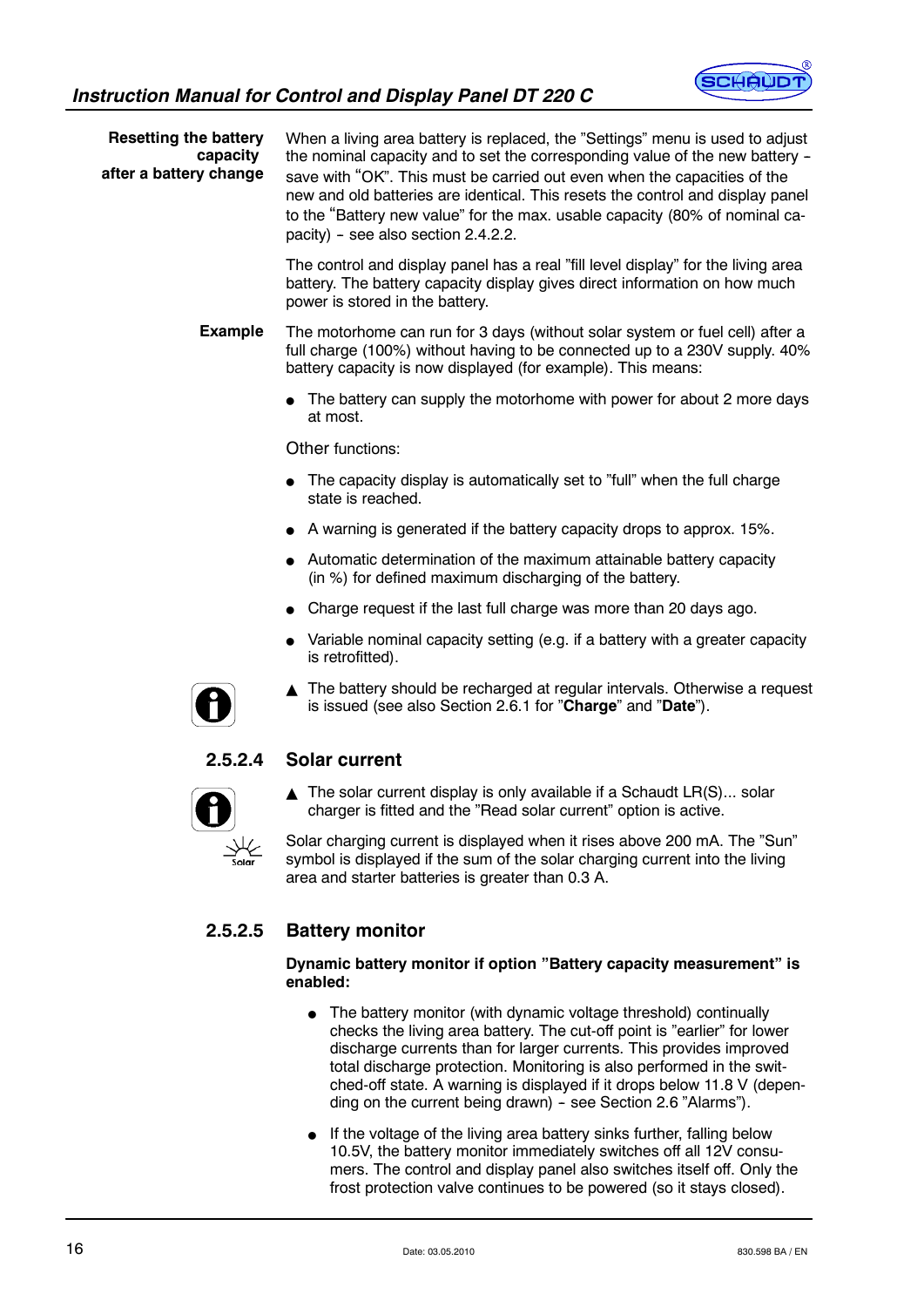

Prior to switch-off, all switch states are saved and then restored on switch-on. The remaining battery capacity is set to 0%.

**Static battery monitor if option "Battery capacity measurement" is disabled:**

- $\bullet$  The battery monitor alarm is always displayed below 10.8V.
- The cut-off threshold is fixed at 10.5V.

#### **2.5.3 Tank menu**

- Press the "Tank menu" button.
	- The display lights up.
	- The fill level of the water tank is displayed.



- Repeatedly press the "Tank menu" button (whilst the display is still lit).
	- The display stays lit up.
		- The following information is displayed in sequence: - Fill level of the waste water tank
			- Fill level of the extra tank\*



 $\blacktriangle$   $*$ The extra tank fill level display is only available if the relevant fitting (water tank 2, waste water tank 2 or sewage tank) is available and "Extra tank 2 - waste water", "Extra tank 2 - sewage" or "Extra tank 2 - water" is active. Only the vehicle manufacturer can enable it at a later point in time.



The "+" button can also be used to move forward to the next screen. Use the "-" button to return to the previous screen.



The tank monitor automatically checks the water and waste water fill levels once a minute or when changing to the tank menu.

An alarm is triggered when the water tank is empty or the waste water tank is full. Warnings are displayed on the screen (see Section 2.6 "Alarms").



▲ Monitoring does not take place if the 12V power supply is switched off and whilst the vehicle is moving. This prevents false tank alarms from being generated by the liquid slopping around inside the tanks.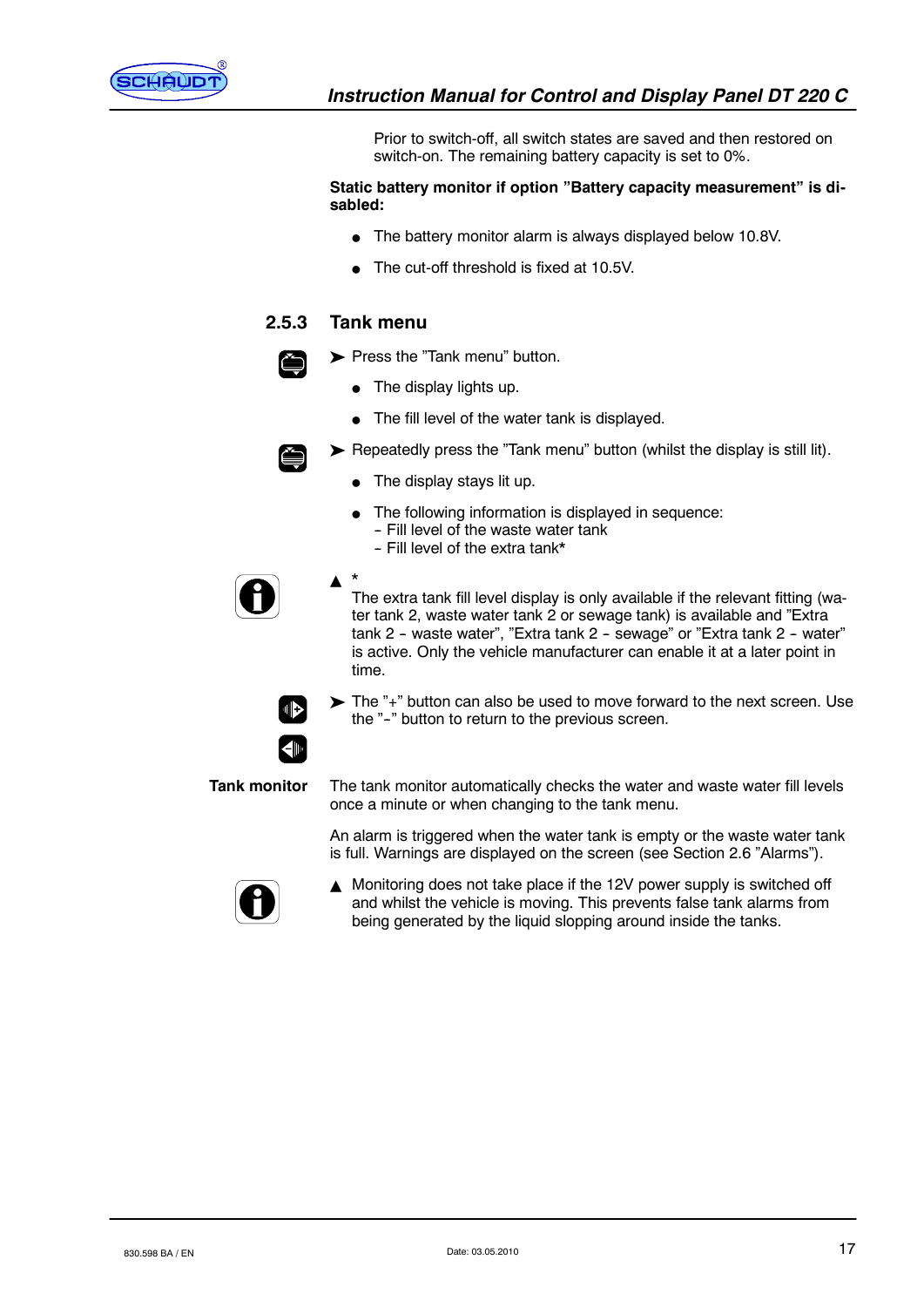

# **2.6 Troubleshooting and remedies**

# **2.6.1 Alarms**



A flashing warning triangle in the main menu denotes an alarm. When an alarm is set, a flashing symbol is displayed in the relevant function area in the main menu and the display is also illuminated for 20 seconds. More detailed information on alarms is displayed in the battery and tank menus. The relevant symbols are also displayed simultaneously if several alarms are set at the same time.



#### **A CAUTION!**

Extended steps can be damaged or cause injury to persons when the vehicle is moving. Do not rely solely on the acoustic warning signal. Always ensure that the step has been retracted before driving off.



# **A CAUTION!**

The living area battery is damaged by a total discharge so :

- $\bullet$  Prevent low battery charge (indicated by low voltage).
- Carry out regular checks of the battery capacity (see Section 2.5.2.3 for preferred method, only when option "Battery capacity measurement" is enabled).
- Check the voltage regularly (see Section 2.5.2.2 for alternative).

| Alarm                                                                                  | Possible cause                                                                                                                                                      | Remedy                                                                                                                                                   |
|----------------------------------------------------------------------------------------|---------------------------------------------------------------------------------------------------------------------------------------------------------------------|----------------------------------------------------------------------------------------------------------------------------------------------------------|
| <b>CHARGE!</b>                                                                         | Battery voltage is too low                                                                                                                                          | The system automatically<br>shuts down after approx.<br>15 minutes.<br>Connect the vehicle to the<br>230V power supply.                                  |
| 11<br>(alarm is also displayed<br>when 12V supply is<br>switched off)                  | an attempt is made to switch on.                                                                                                                                    | The display panel can only be switched on if the<br>battery voltage is greater than 11V, otherwise<br>the living area battery voltage is displayed after |
| Main menu: $)^1$<br>Battery menu:<br><b>CHARGE!</b><br>with battery capacity<br>rating | Battery flat (remaining ca-<br>pacity is less than 15%).                                                                                                            | Recharge the battery.                                                                                                                                    |
| Main menu: $)^1$<br>Battery menu:<br><b>DEFECT I</b>                                   | Full living area battery ca-<br>pacity is less than 50% of<br>the default nominal capa-<br>city setting. Battery has re-<br>ached the end of its wor-<br>king life. | Replace battery.                                                                                                                                         |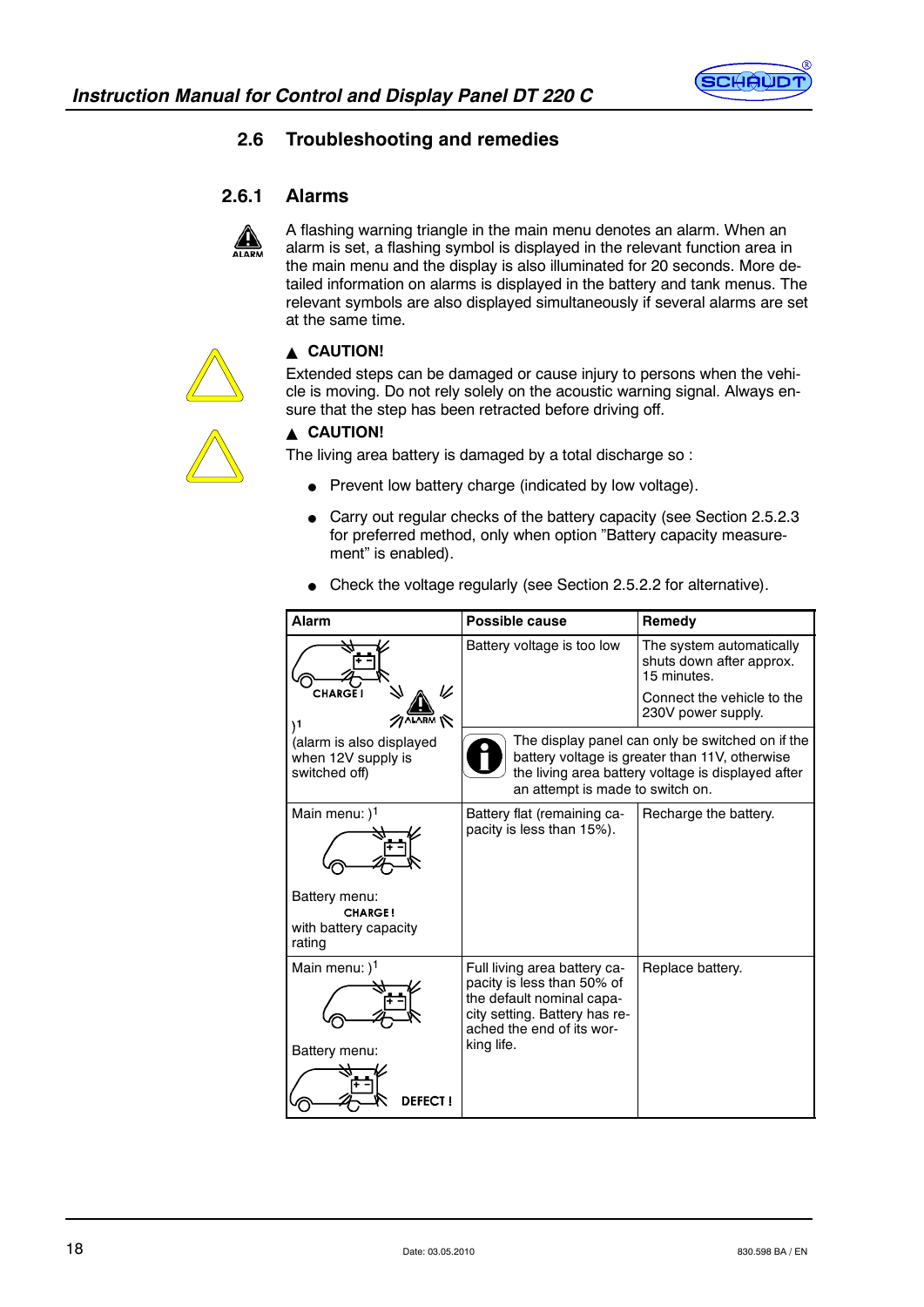

| Alarm                                                                                                                                                                                                                                 | Possible cause                                                                                                                                                                   | Remedy                                                                                                           |  |  |
|---------------------------------------------------------------------------------------------------------------------------------------------------------------------------------------------------------------------------------------|----------------------------------------------------------------------------------------------------------------------------------------------------------------------------------|------------------------------------------------------------------------------------------------------------------|--|--|
| Battery menu: ) <sup>1</sup><br><b>CHARGE!</b><br>and                                                                                                                                                                                 | Unknown battery capacity:<br>Battery capacity is un-<br>known (e.g. after starting<br>the system or having<br>changed the battery).                                              | Use the 230V power sup-<br>ply to fully charge the bat-<br>tery. This will provide a de-<br>fined charge status. |  |  |
|                                                                                                                                                                                                                                       | The display is illuminated for 20 seconds after<br>the charging process has finished and when the<br>230V power supply has been switched off. Both<br>displays are then cleared. |                                                                                                                  |  |  |
| Battery menu: ) <sup>1</sup><br><b>CHARGE!</b><br>and<br><b>DATE</b>                                                                                                                                                                  | Time-dependent charging<br>request.                                                                                                                                              | Use the 230V power sup-<br>ply to charge the battery.                                                            |  |  |
| Tank menu:<br>∜ ? ह<br>R<br>N                                                                                                                                                                                                         | With engine stopped:<br>Water tank sensor fault.                                                                                                                                 | Clean the sensors and<br>check as necessary.                                                                     |  |  |
| Main menu: ) <sup>2</sup>                                                                                                                                                                                                             | Battery voltage too high/<br>low                                                                                                                                                 | Determine from the battery<br>menu whether the voltage<br>is too high or too low:                                |  |  |
|                                                                                                                                                                                                                                       |                                                                                                                                                                                  | High voltage:<br>Check Electrobloc.                                                                              |  |  |
| $\not$ alarm $\not\sim$                                                                                                                                                                                                               |                                                                                                                                                                                  | Low voltage:<br>Charge battery.                                                                                  |  |  |
| Main menu:                                                                                                                                                                                                                            | 230V power supply has<br>failed or has been discon-                                                                                                                              | 230V supply must be con-<br>nected or switched on.                                                               |  |  |
| $\sqrt{\text{ALARM}}$                                                                                                                                                                                                                 | nected from the motor-<br>home.                                                                                                                                                  | Start engine.                                                                                                    |  |  |
|                                                                                                                                                                                                                                       |                                                                                                                                                                                  | Acknowledge the alarm if<br>you have deliberately di-<br>sconnected it/switched it<br>off                        |  |  |
|                                                                                                                                                                                                                                       |                                                                                                                                                                                  | > Press the "OK" button.                                                                                         |  |  |
|                                                                                                                                                                                                                                       |                                                                                                                                                                                  | The symbol disappears.                                                                                           |  |  |
| Main menu:<br>レ<br>$\mathscr{D}$ ALARM                                                                                                                                                                                                | Water tank is empty or wa-<br>ste water tank is full.                                                                                                                            | See tank menu.                                                                                                   |  |  |
| Tank menu:<br>71<br>V<br>V                                                                                                                                                                                                            | Water tank is empty.                                                                                                                                                             | Refill the water tank.                                                                                           |  |  |
| Tank menu:                                                                                                                                                                                                                            | Waste water tank is full.                                                                                                                                                        | Empty the waste water<br>tank.                                                                                   |  |  |
|                                                                                                                                                                                                                                       | Only when an extra tank is fitted: The relevant display appears depending on which                                                                                               |                                                                                                                  |  |  |
| tank is available:<br>Water tank 2 display is the same as the water tank display<br>Waste water tank 2 display is the same as the waste water<br>tank display<br>Sewage tank display is the same as the waste water tank dis-<br>play |                                                                                                                                                                                  |                                                                                                                  |  |  |
| Main temperature display<br>menu:                                                                                                                                                                                                     | Unreliable measurement;<br>defective sensor.                                                                                                                                     | Inform customer service/<br>dealer                                                                               |  |  |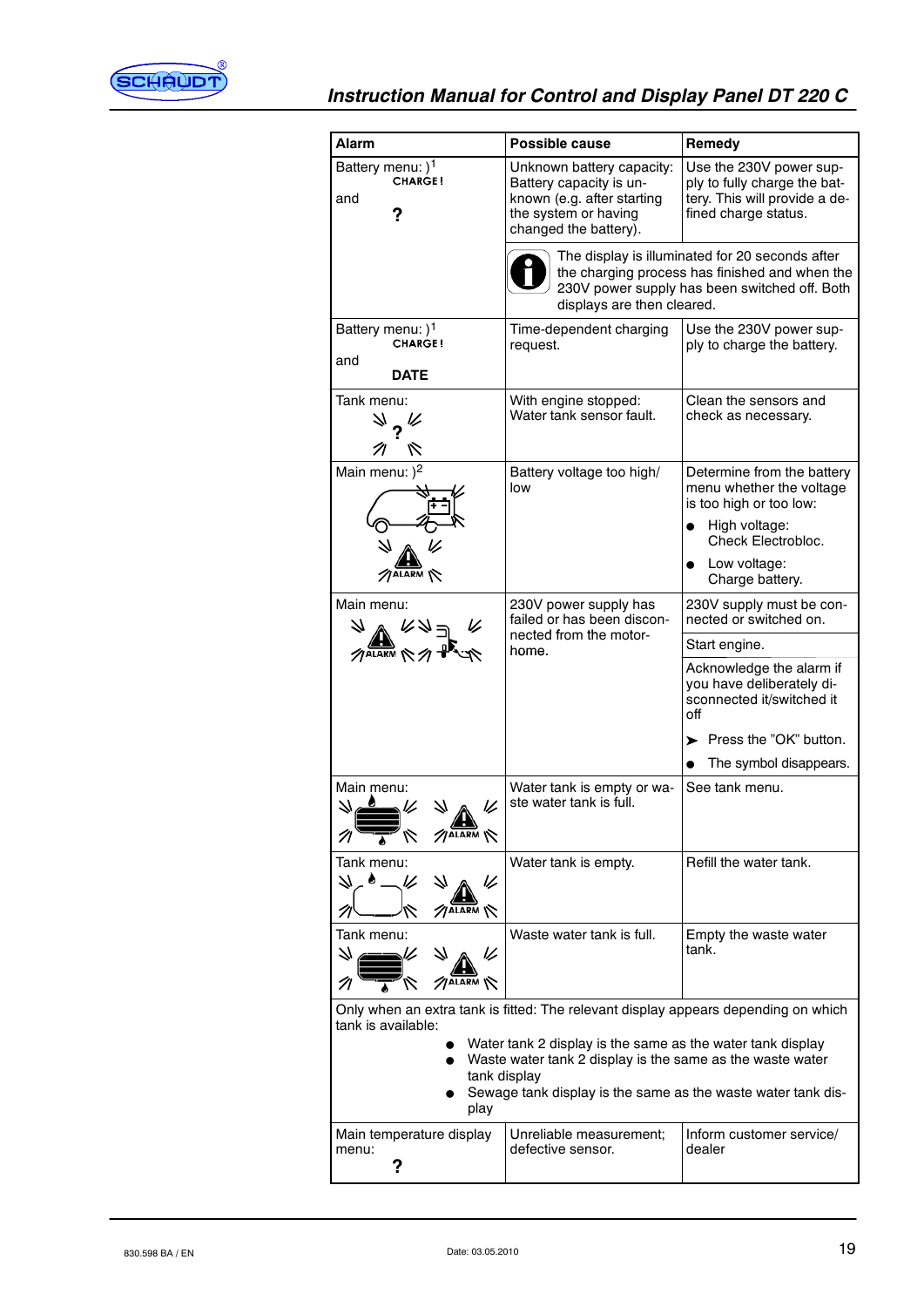

# *Instruction Manual for Control and Display Panel DT 220 C*

| <b>Alarm</b>                                    | <b>Possible cause</b>                                                                                                                        | Remedy                                                                                                                                                                              |  |  |  |
|-------------------------------------------------|----------------------------------------------------------------------------------------------------------------------------------------------|-------------------------------------------------------------------------------------------------------------------------------------------------------------------------------------|--|--|--|
| Main menu:<br>N<br>V<br><b>DATE</b><br>R<br>π   | No date has been entered.                                                                                                                    | Enter date (see Section<br>$2.4.2.1$ ).                                                                                                                                             |  |  |  |
| Acoustic warning<br>(intermittent) and          | Step is extended out whilst  <br>engine is running.                                                                                          | Retract the step.                                                                                                                                                                   |  |  |  |
| main menu:<br>$\langle (\!(\bullet)\!) \rangle$ | Operating fault (false<br>alarm) caused by defec-<br>tive sensor or no D+ si-<br>gnal:<br>Step is retracted whilst the<br>engine is running. | Only in the event of an<br>operating fault:                                                                                                                                         |  |  |  |
|                                                 |                                                                                                                                              | > Press the "Main menu"<br>button.                                                                                                                                                  |  |  |  |
|                                                 |                                                                                                                                              | ▶ Press the "Setup"<br>menu button and keep<br>it pressed for 3 se-<br>conds.                                                                                                       |  |  |  |
|                                                 |                                                                                                                                              | The setup mode of the<br>main menu opens.                                                                                                                                           |  |  |  |
|                                                 |                                                                                                                                              | $\blacktriangleright$ Repeatedly press the<br>"Setup" menu button<br>with the engine run-<br>ning until the screen<br>from where the buzzer<br>can be switched off is<br>displayed. |  |  |  |
|                                                 |                                                                                                                                              | $\blacktriangleright$ Press the "-" button.                                                                                                                                         |  |  |  |
|                                                 |                                                                                                                                              | The buzzer is on OFF.                                                                                                                                                               |  |  |  |
|                                                 |                                                                                                                                              | $\blacktriangleright$ Press the "OK" button.                                                                                                                                        |  |  |  |
|                                                 |                                                                                                                                              | The alarm signal is<br>muted. The symbol di-<br>sappears.                                                                                                                           |  |  |  |
|                                                 |                                                                                                                                              | Inform customer service/<br>dealer                                                                                                                                                  |  |  |  |
|                                                 |                                                                                                                                              | The acoustic alarm signal<br>must be switched off after<br>every engine start until the<br>malfunction has been recti-<br>fied.                                                     |  |  |  |
| Only with Truma DuoComfort:                     |                                                                                                                                              |                                                                                                                                                                                     |  |  |  |
| Main menu:<br>$\sqrt{$ ALARM                    | Gas cylinder is empty.                                                                                                                       | Replace the empty gas cy-<br>linder with a full one.                                                                                                                                |  |  |  |

 $1<sup>1</sup>$  Alarm can only be generated when option "Battery capacity measurement" is enabled.  $\hat{Q}^2$  Alarm due to overvoltage or undervoltage when option "Battery capacity measurement" is disa-

bled

In the event of a complete failure of the control and display panel, the Electrobloc can no longer be operated. An "Emergency plug" is provided for this situation. It is connected directly to the Electrobloc with a cable tie on the connection plug of the control and display panel.

#### **Emergency plug**

- Carefully remove the emergency plug from the cable (e.g. cut cable ties with wire cutters).
- Disconnect both DT 220 C connection plugs on the EBL ... Electrobloc.
- Connect the emergency plug to the two free sockets on the EBL ... Electrobloc.

This switches on all supply voltages.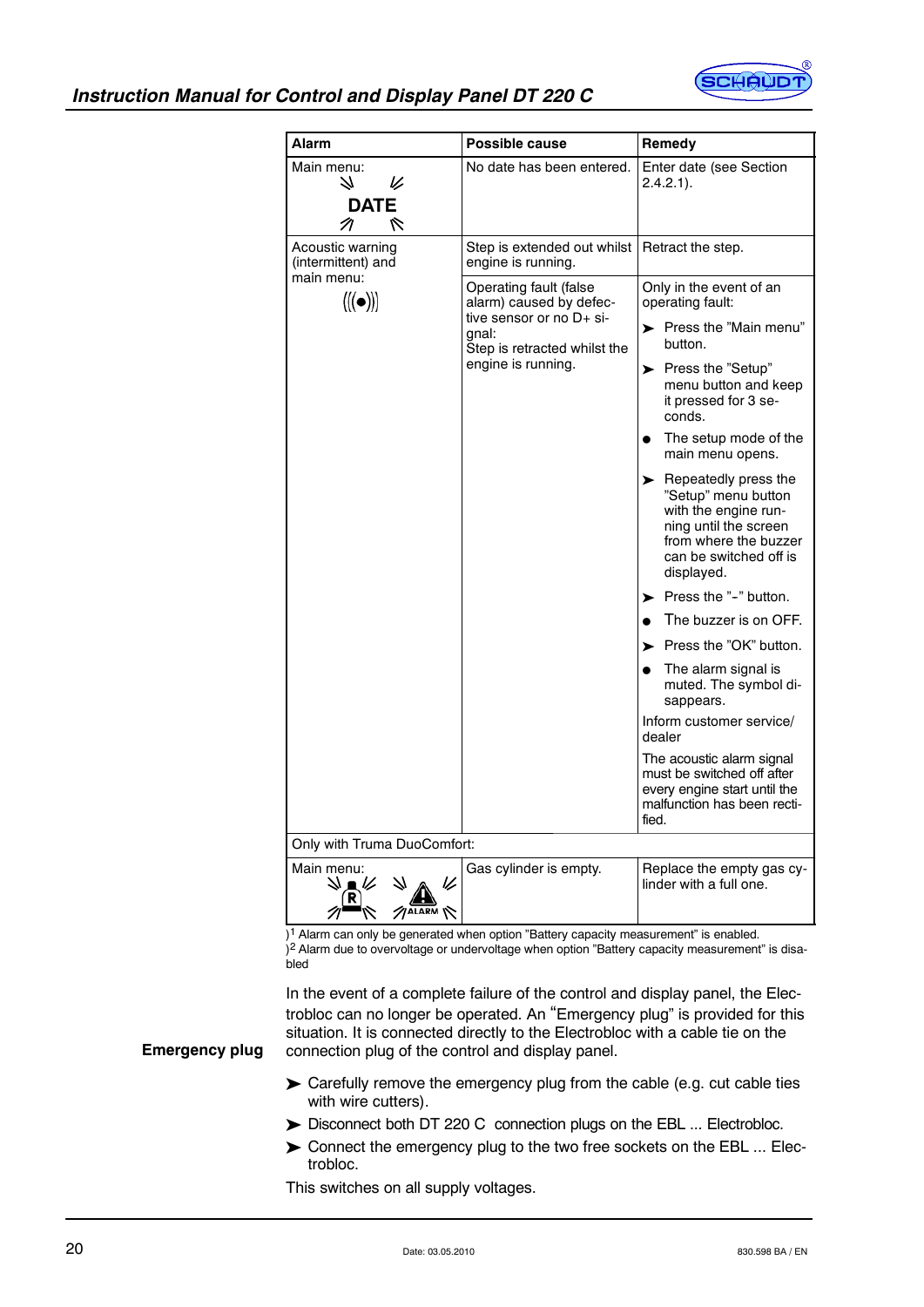

### **2.6.2 Faults**

The majority of power supply system faults are caused by blown fuses (refer to the instruction manual for the relevant electrobloc for information on voltage distribution and fusing). **Flat vehicle fuses**

> Please contact our customer service address if you cannot rectify the fault using the following table.

If this is not possible (such as when you are abroad), you can have the control and display panel repaired at a specialist workshop. Please note that the warranty becomes void if incorrect repair work is carried out. Schaudt GmbH can not accept liability for any damages resulting from such repairs.

| <b>Fault</b>                                                        | Possible cause                                                                                                          | Remedy                                                                                                                   |
|---------------------------------------------------------------------|-------------------------------------------------------------------------------------------------------------------------|--------------------------------------------------------------------------------------------------------------------------|
| 12V supply does not<br>function (or some areas                      | 12V main switch is<br>switched off.                                                                                     | 12V main switch must be<br>switched on.                                                                                  |
| are not powered).                                                   | Fuse blown.                                                                                                             | See Electrobloc EBL<br>instruction manual                                                                                |
| System can not be<br>switched on.                                   | Living area battery has<br>not been charged (voltage<br>less than 11.0V); battery<br>monitor has switched off.          | Charge the living area<br>battery.                                                                                       |
|                                                                     | Fuse blown.                                                                                                             | See Electrobloc EBL<br>instruction manual                                                                                |
| Living area battery is flat.                                        | Living area battery is<br>discharged.                                                                                   | Charge the living area<br>battery immediately.                                                                           |
|                                                                     |                                                                                                                         | The living area battery will<br>be damaged beyond repair<br>if it remains totally<br>discharged for a lengthy<br>period. |
|                                                                     | The battery can be<br>discharged by inactive<br>consumers such as the<br>frost protection valve in<br>the heater system | Fully charge the living area<br>battery before taking the<br>motorhome out of service<br>for a longer period.            |
| The "Check mains"<br>symbol is not displayed<br>although 230V power | The mains connection is<br>dead.                                                                                        | Check the mains<br>connection (e.g. camping<br>site).                                                                    |
| supply is connected.                                                | The power cut-out in front<br>of the Electrobloc has<br>tripped or is switched off.                                     | Reset the power cut-out.                                                                                                 |

# **2.6.3 Check the software version (SW vers.)**

The software version must be known for servicing purposes or for answering the manufacturer's questions. It can be determined as follows:

Press the "Main menu" button.

 $\bullet$  The display lights up.

 $\Box$ 

• The time and any other symbols are displayed.



 $\bullet$  The display switches to the main menu setup mode.

 Repeatedly press the "Set up" button until a letter appears in the first position.

The software version is displayed, e.g. "U8.00".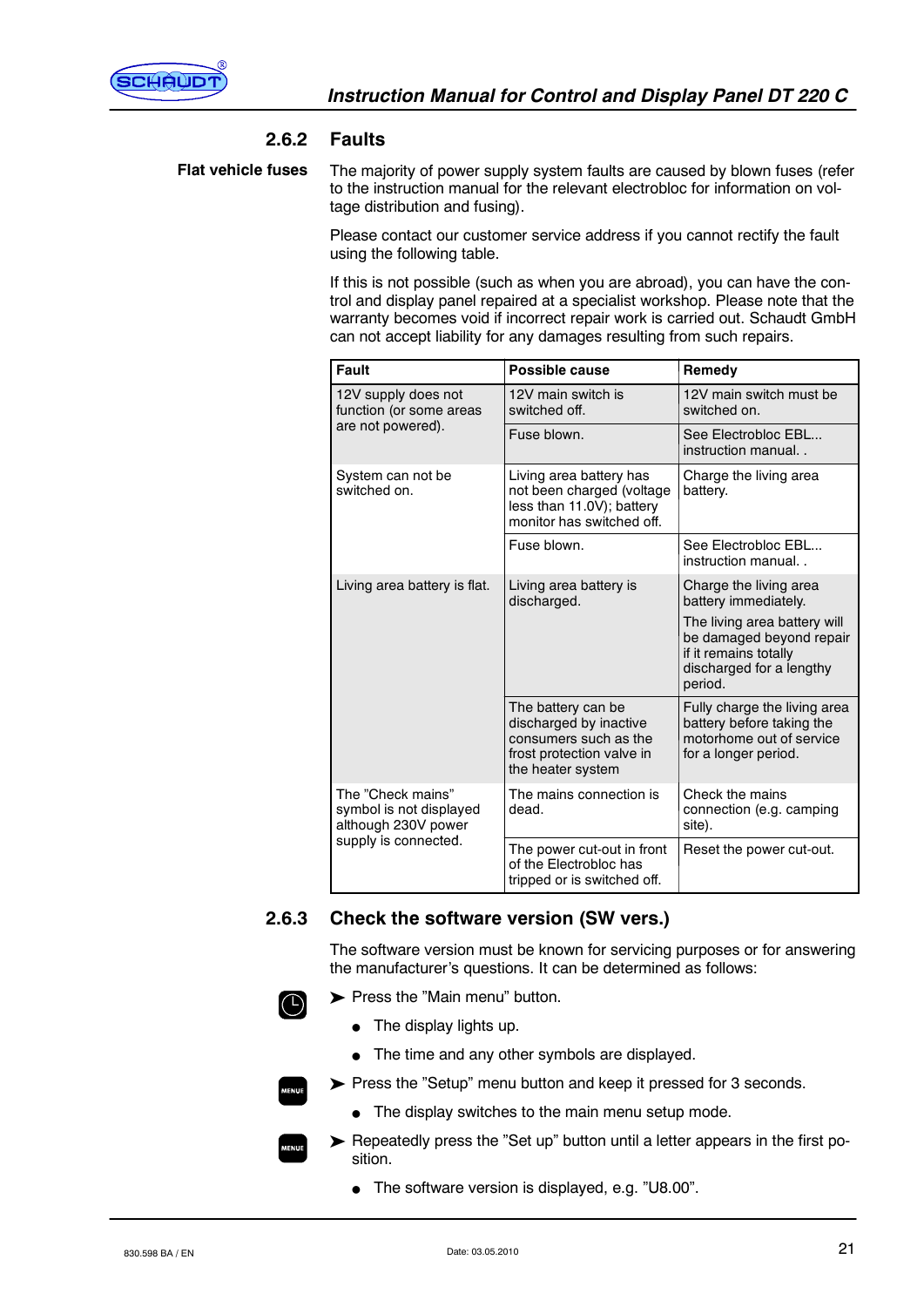

# **2.7 Switching off**



 $12<sup>V</sup>$ 

 $12<sub>y</sub>$ 

- $\triangle$  12V power supply must always be switched off when leaving the motorhome. This prevents the living area battery from discharging unnecessarily.
- $\blacktriangleright$  Press the "12 V" button briefly.
	- $\bullet$  The display lights up.
- $\triangleright$  Press the "12 V" button briefly once again.
	- The system has now been switched off.
	- $\bullet$  "12V OFF" is displayed.

# **2.8 Closing down the system**

# **2.8.1 Closing down for up to 6 months**

Fully charge the living area battery before closing down the system.

The living area battery is then protected against total discharge. This only applies if the battery is intact. Follow the battery manufacturer's instructions. Once shut down, the system requires approx. 4 Ah per month.

**Disconnect the living area battery from the 12V on-board supply**

Disconnect the living area battery from the 12V power supply if the motorhome is not used for a longer period (during the winter for example). For this, the system has a battery cut-off mechanism that isolates the living area battery from the vehicle.



 $\bullet$  The display lights up.

Press the "12 V" button briefly.



- $\triangleright$  Press the "12 V" button briefly once again.
	- $\bullet$  The system has now been switched off.
	- $\bullet$  "12V OFF" is displayed.



- Press the "Battery menu" button and keep it pressed for 10 seconds.
	- $\bullet$  The display lights up for 5 seconds.
	- The leisure battery symbol flashes for 3 seconds.
	- $\bullet$  Then the display shows nothing else and the system is switched off.



- $\blacktriangle$  The heater system's frost protection valve opens when the living area battery is isolated from the Electrobloc by the battery isolation. The boiler and water tank empty when the frost protection valve is open. See the instruction manual for the heater system for further information.
- Follow the other instructions in the EBL ... Electrobloc instruction manual.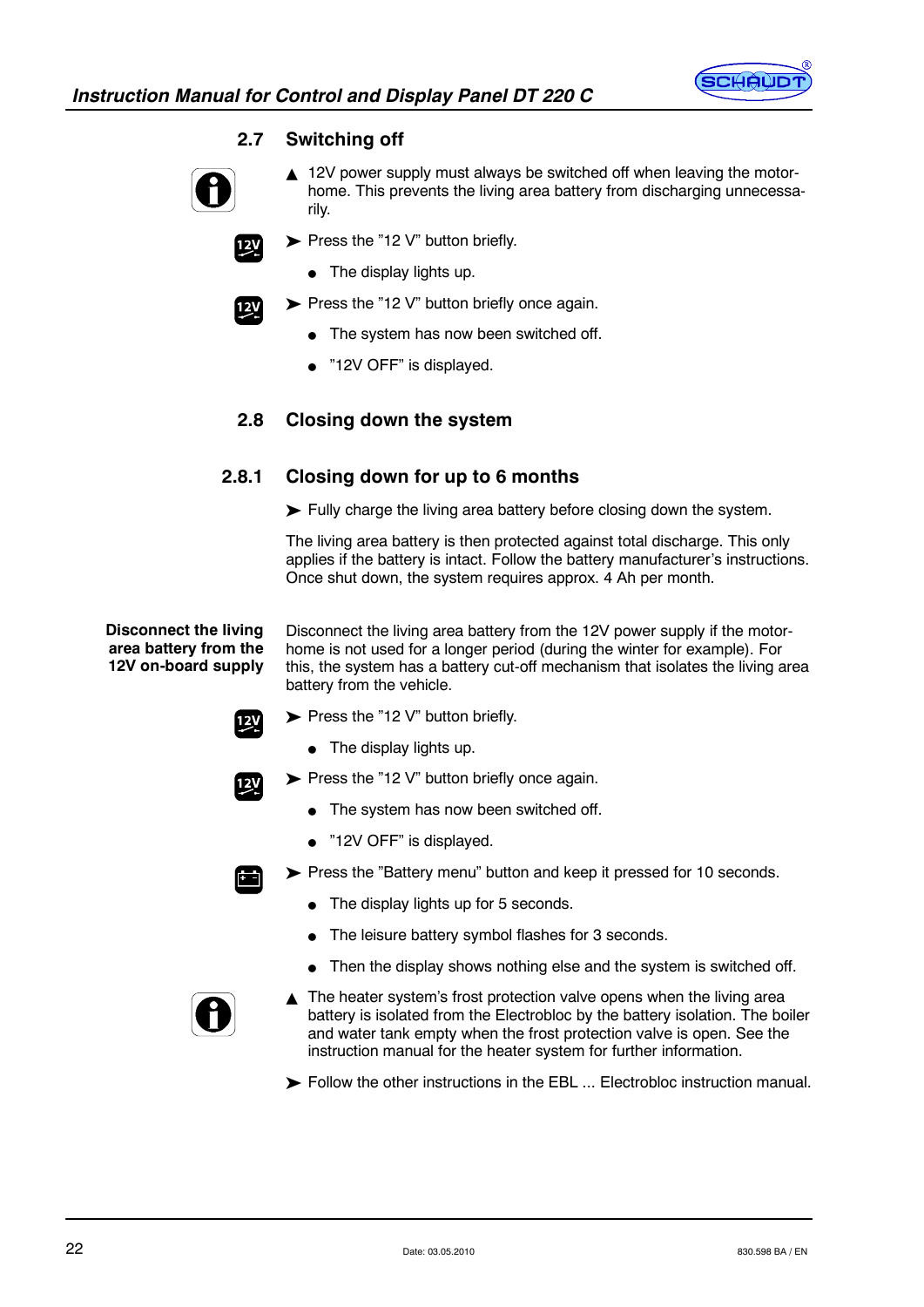

# **2.8.2 Shutdown period longer than 6 months**

- Fully charge the living area battery before closing down the system.
- Disconnect the living area battery from the 12V power supply (see Section 2.8.1).
- $\blacktriangleright$  Remove the clamps from the battery poles.
- Follow the other instructions in the EBL ... Electrobloc instruction manual.

# **3 Application and function**

The DT 220 C control and display panel is the central operating unit for the EBL ... Electrobloc which supplies power to all of the 12V consumers in the electrical system on board the motorhome or caravan. It is usually installed in an easily accessible spot high up near the door of the motorhome or caravan.



Fig. 6 On-board power supply system

**Modules**

The control and switch panel includes:

- A background-illuminated display with bright contrast
- A control that switches on and off the 12V supply and the battery isolator
- Buttons for selecting different menus
- Buttons to configure settings

# **System devices**

An Electrobloc EBL ... must be connected for operation. This powers the 12V devices in the motorhome/caravan and charges the living area battery and starter battery.

The following connection options are available:

- $\bullet$  Electrobloc EBL ...
- Water tank (a capacitive sensor is optional)
- Waste water tank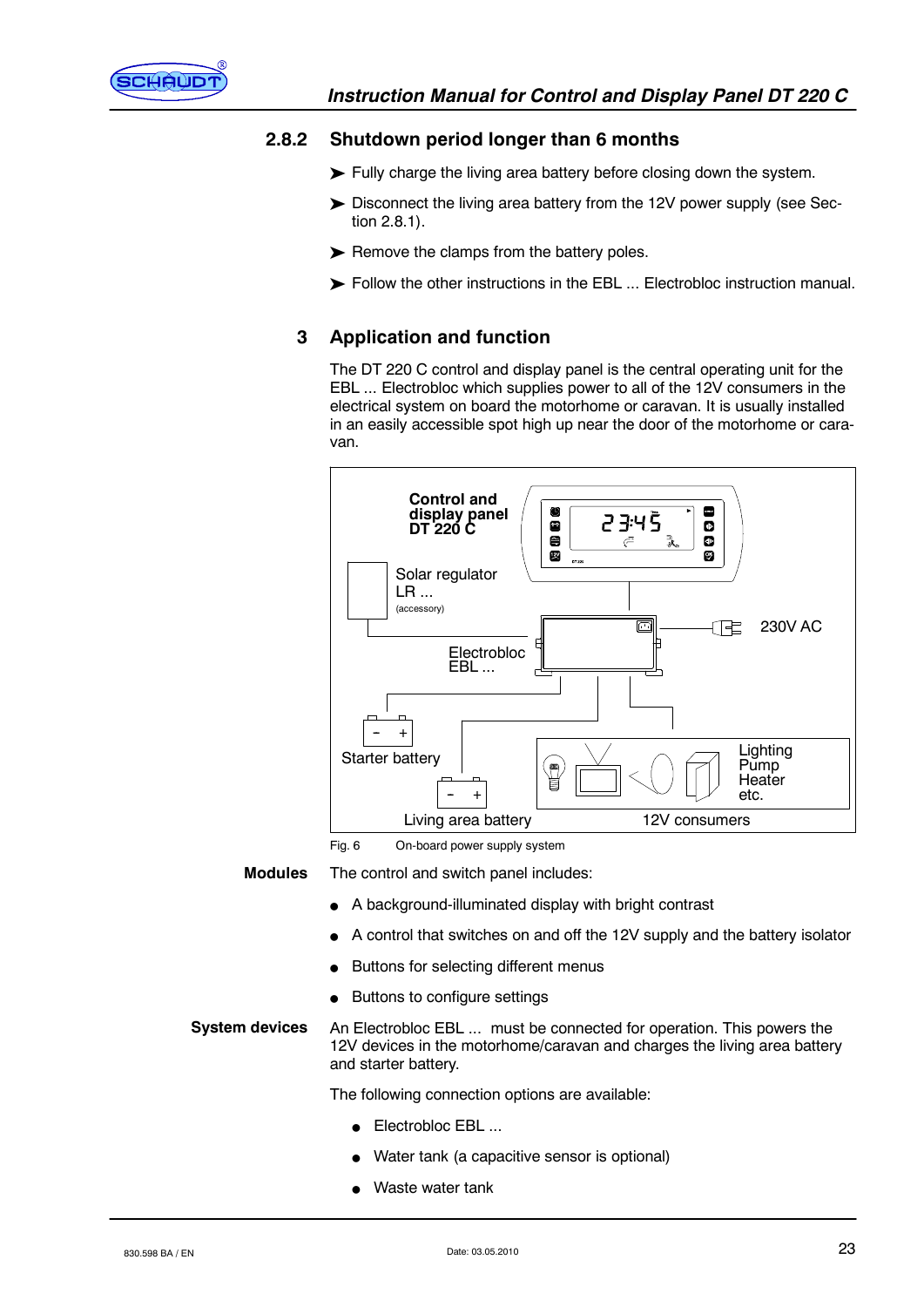

- $\bullet$  Extra tank, optional (can be installed as a water tank, waste water tank or sewage tank)
- Truma Duo Comfort
- Inside and outside temperature sensors

The DT 220 C control and display panel is responsible for controlling the electrical functions in the motorhome's living area and for displaying various readings.

#### The following data can be displayed: **Display functions**

- Various voltages
- Various currents
- Leisure battery capacity
- Tank fill levels
- **Temperatures**
- **Alarms**
- Status of the various onboard units

#### **4 Maintenance**

The control and display panel requires no maintenance.

Clean the front plate with a soft, slightly damp cloth and a mild detergent. Never use spirit, thinners or similar substances. Do not allow fluid to ingress the control and display panel. **Cleaning**

Clean the sensors/probes (the sensor/probe surfaces must always be clean). Inform the customer service department at Schaudt GmbH if there is still a problem. **Tank sensors/ tank probes**

> No part of this manual may be reproduced, translated or copied without express written permission.  $\odot$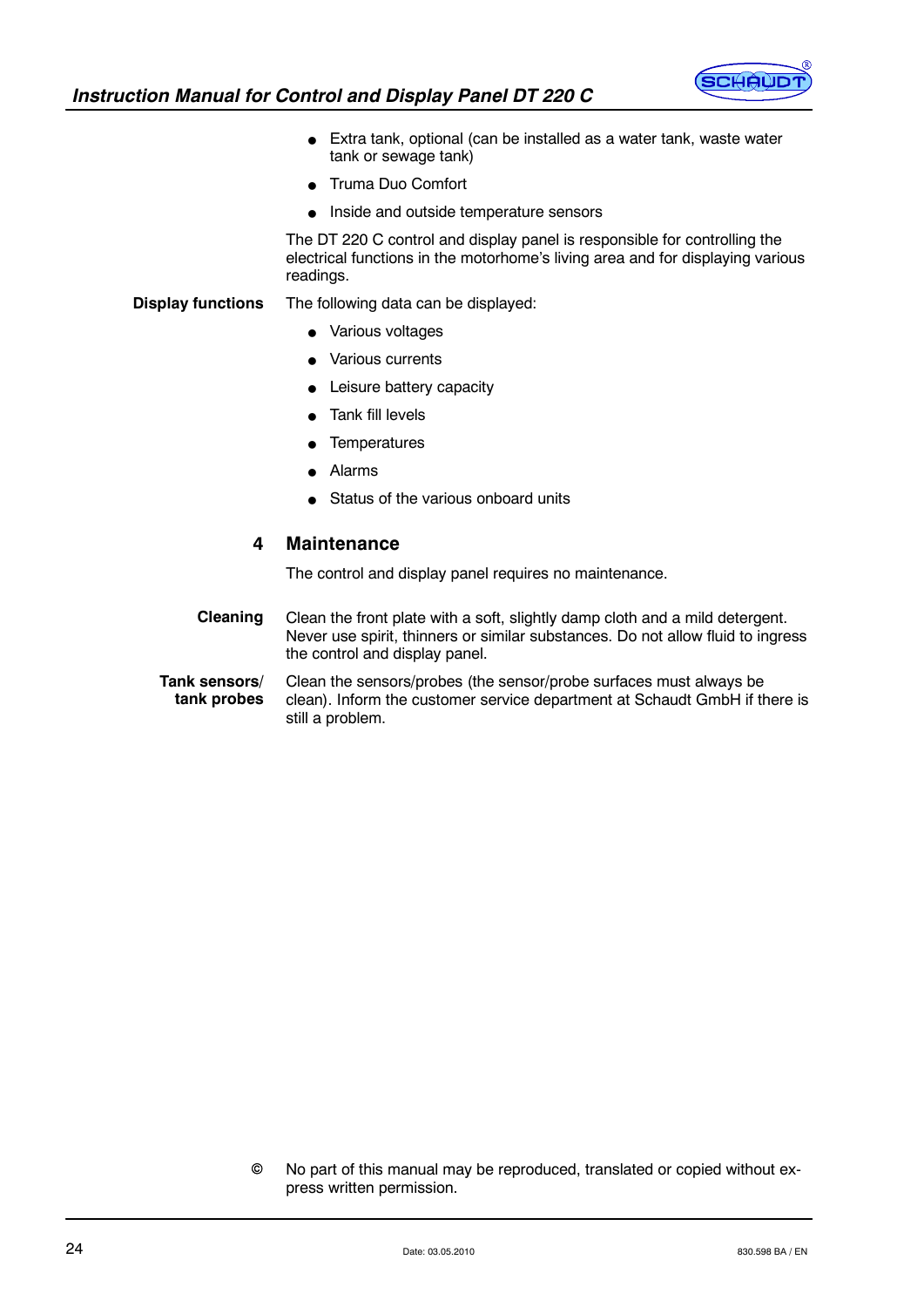

# **Appendix**

| A                      | <b>EC Declaration of Conformity</b>                                                                                                                                                  |  |  |
|------------------------|--------------------------------------------------------------------------------------------------------------------------------------------------------------------------------------|--|--|
|                        | Schaudt GmbH hereby confirms that the design of the DT 220 C control and<br>display panel complies with the following relevant regulations:                                          |  |  |
|                        | Directive on electromagnetic compatibility                                                                                                                                           |  |  |
|                        | 2004/104/EC dated 14.10.2004<br>2005/49/EC dated 25.07.05<br>and<br>2005/83/EC dated 23.11.05                                                                                        |  |  |
|                        | The original EC Declaration of Conformity is available for reference at any<br>time. Used as the basis for this declaration (application submitted for appro-<br>val; date 05/2010): |  |  |
|                        | Typgen. no.: e1*72/245*2006/28*2762*<br>EC-gen. mark.: e1 032762                                                                                                                     |  |  |
| <b>Manufacturer</b>    | Schaudt GmbH, Elektrotechnik & Apparatebau                                                                                                                                           |  |  |
| <b>Address</b>         | Planckstraße 8<br>88677 Markdorf<br>Germany                                                                                                                                          |  |  |
| В                      | <b>Special fittings/accessories</b>                                                                                                                                                  |  |  |
| <b>Rod tank probes</b> | Per tank:<br>1 x rod-type tank probe, 1 x seal                                                                                                                                       |  |  |

1 x locking nut, 1 x probe cable  $(5 \times 0.5)$ 

5 x tank sensor, 1 x sensor cable 5 x 0.5

1 x capacitance tank probe for infinitely variable display of water tank fill le-

Mixed operation of tank probes and tank sensors is possible.

Alternative (per tank):

Alternative (per tank):

vel

**Capacitance probes**

**Tank sensors**

**Mixed operation**

830.598 BA / EN  $25$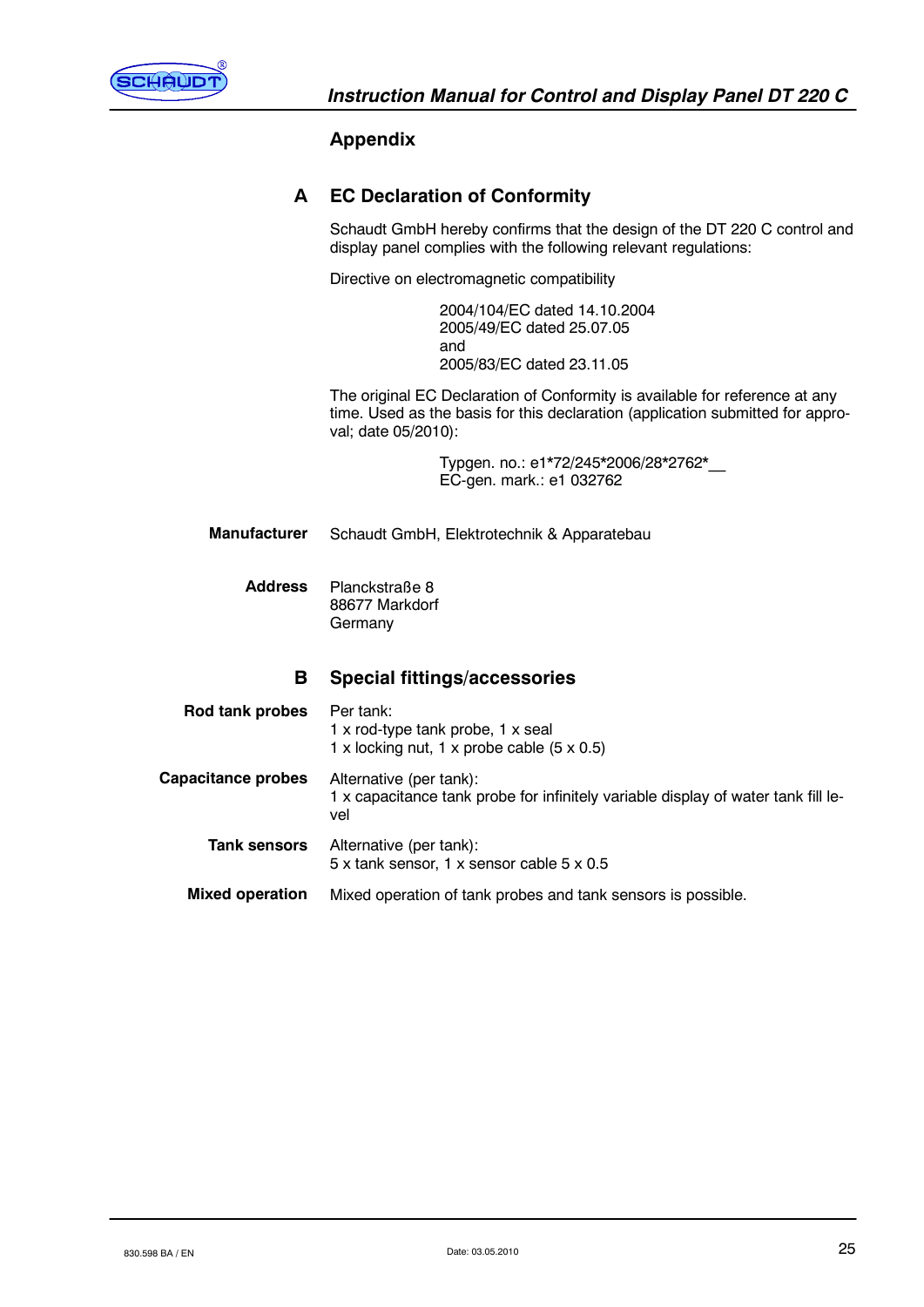

# Schaudt GmbH, Elektrotechnik & Apparatebau Planckstraße 8 D-88677 Markdorf tel.: +49 7544 9577-16 email: kundendienst@schaudt-gmbh.de Office hours Mon to Thurs 08.00 -- 12.00, 13.00 -- 16.00 Fri 08.00 - 12.00 Returning a defective device: **Customer service address Send in the device**

# **C Customer service**

- Always use well padded packaging.
- Determine the software version (see Section 2.6.3).
- Fill in and enclose the fault report, see Appendix D.
- Send it to the addressee (free of charge).



The switch panel must be transported in the ESD protective bag as supplied by us. The PCB of the control and switch panel contains components that can be destroyed by electrostatic discharge (ESD). Do not touch the components on the PCB. A suitable bag can be ordered from Schaudt GmbH if you do not have one available.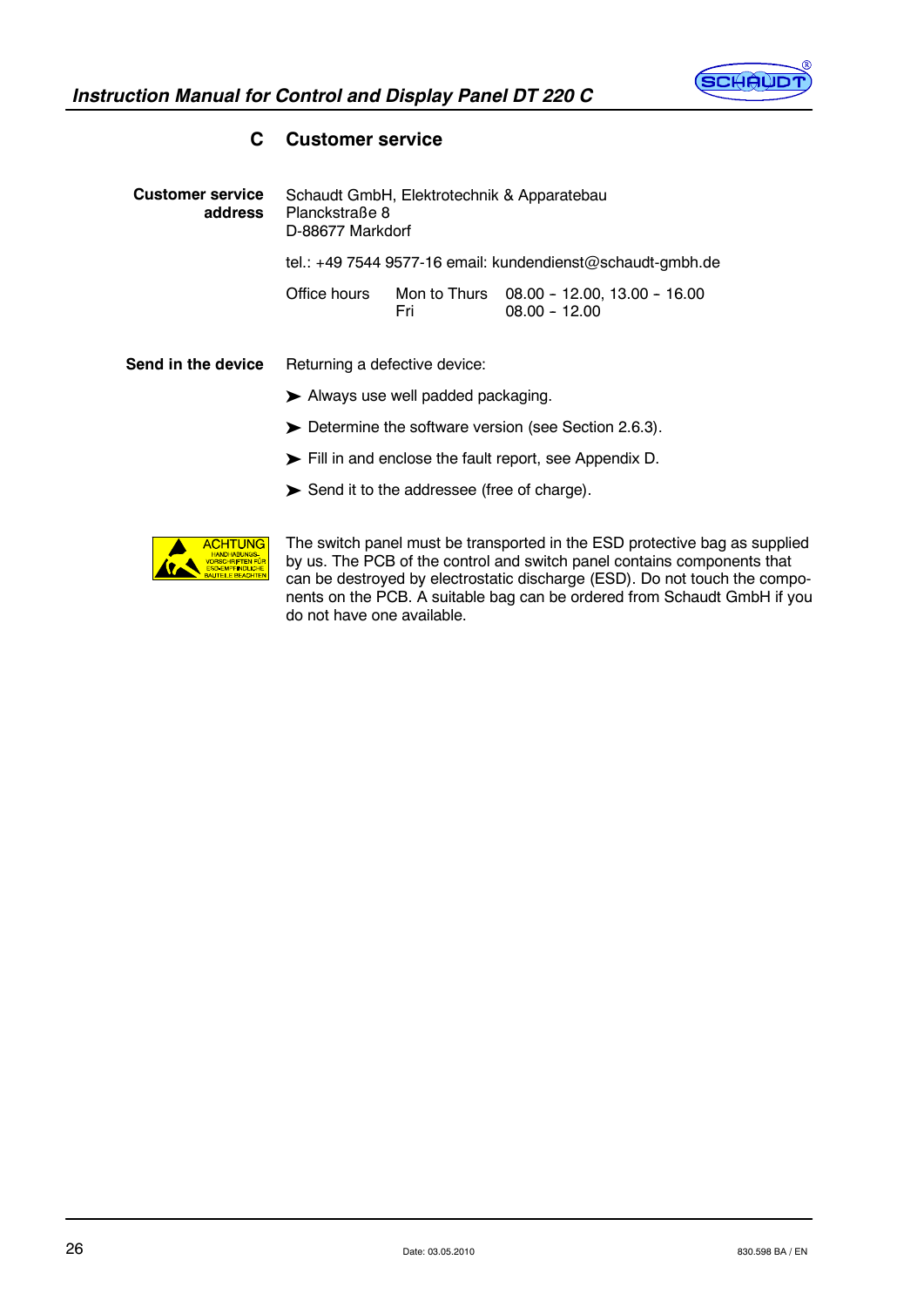

# **D Fault report**

In the event of damage, please return the defective device together with the completed fault report to the manufacturer.

| Device type:<br>Item no.:<br>Software version:<br>Vehicle:   |  | Manufacturer:<br>Model:<br>Own installation?<br>Upgrade? | Yes $\Box$ No $\Box$<br>Yes $\Box$ No $\Box$ | (see Section 2.6.3) |  |
|--------------------------------------------------------------|--|----------------------------------------------------------|----------------------------------------------|---------------------|--|
| There is the following defect:<br>(please select)            |  |                                                          |                                              |                     |  |
| no Battery-<br>charge<br>during<br>mains<br>operation        |  |                                                          |                                              |                     |  |
| no Battery-<br>charge<br>during<br>mobile<br>operation       |  | <b>Tank</b>                                              | Voltage                                      | Current             |  |
| The<br>following<br>electrical<br>consumers<br>do not work:  |  |                                                          |                                              |                     |  |
| Control and<br>switch<br>panel does<br>not work<br>correctly |  |                                                          |                                              |                     |  |
| Permanent<br>fault                                           |  |                                                          |                                              |                     |  |
| Intermittent<br>fault/loose<br>contact                       |  |                                                          |                                              |                     |  |

Other remarks: